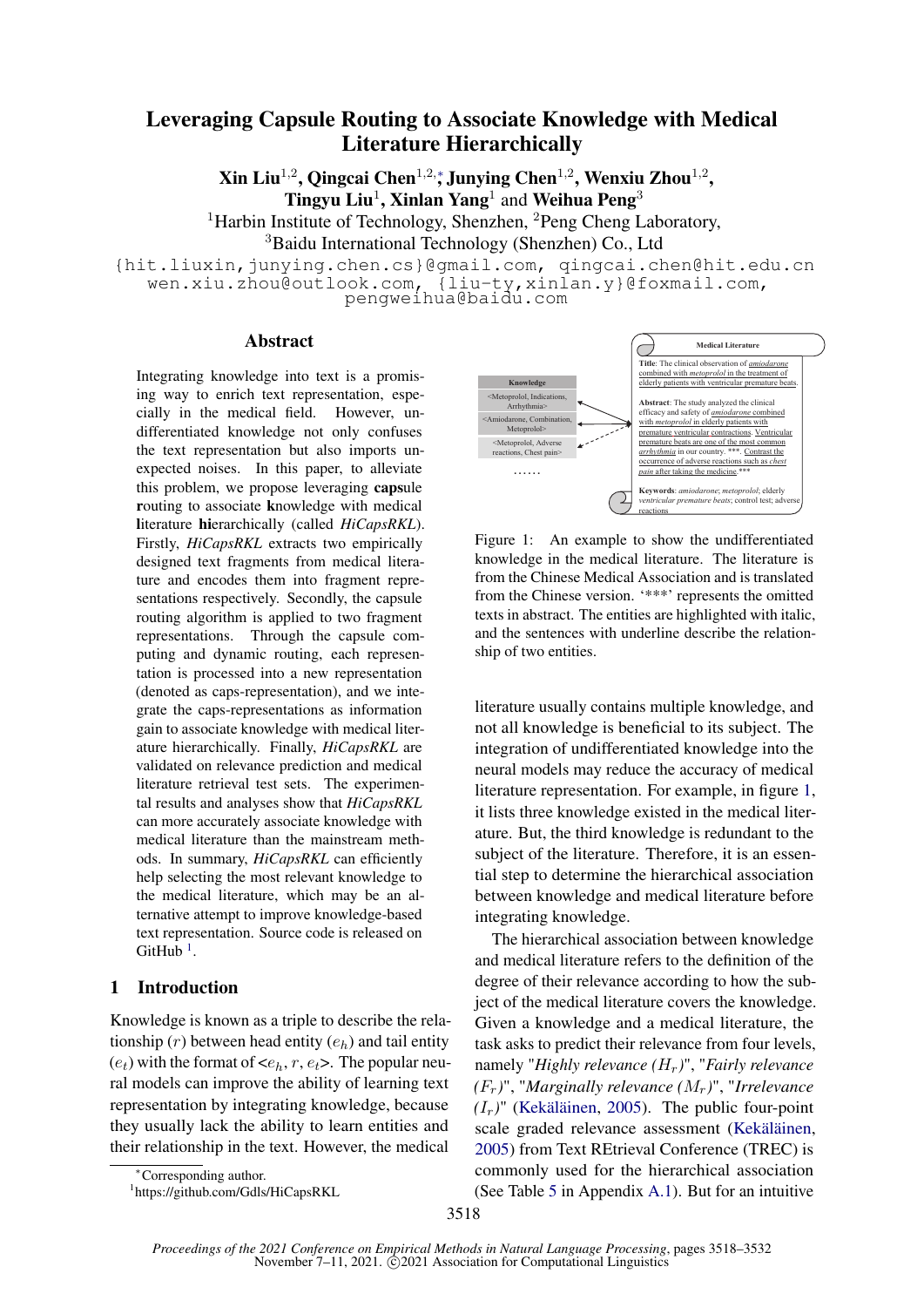<span id="page-1-0"></span>

| Label          | RC <sub>or</sub>                | <b>KImp</b>                                                                                                                                        |
|----------------|---------------------------------|----------------------------------------------------------------------------------------------------------------------------------------------------|
| $H_r$          | <i>positive</i> (Described)     | <i>Imp</i> (The knowledge is the only subject the literature discusses.)                                                                           |
| $F_r$          | <i>positive</i> (Described)     | <i>P-imp</i> (The knowledge is a subset of the subject the literature discusses.)                                                                  |
| $M_r$          | <i>positive</i> (Described)     | <i>M-imp</i> (The knowledge is only mentioned in the literature, and the subject<br>of the literature does not contain more information about it.) |
| 1 <sub>r</sub> | <i>negative</i> (Not described) | $U$ -imp (The knowledge is not pointed to the subject of the literature.)                                                                          |

Table 1: The definition of *RCor* and *KImp*, and the corresponding relevance labels.

definition, two information measures, namely relationship correlation (*RCor*) and knowledge importance (*KImp*) , should be considered. *RCor* means whether the texts surrounding two entities describe their relationship in the medical literature (Labels: *positive*/*negative*), and *KImp* means how important the knowledge is to the subject of the medical literature (Labels: *Imp*/*P-imp*/*M-imp*/*U-imp*). Table [1](#page-1-0) lists the definition of *RCor* and *KImp*, and their corresponding relevance labels. For example, in figure [1,](#page-0-1) there are always sentences with underlines describing the relationships of "indications" and "combination", and these knowledge is also important to the literature because they are discussed as the subject. But for the third knowledge, even though the *RCor* is positive, it is unimportant to the subject of the literature. So, based on *RCor* and *KImp*, one can easily learn that the top-2 knowledge is highly relevant to the literature and the third one is marginally relevant.

However, it is difficult for the mainstream methods to capture these two information, mainly because 1) the subject of medical literature is usually multi-knowledge entangled, and these methods seldom can learn the unique knowledge from it; 2) the expression of the relationship information in medical literature is complex and abstract, which requires methods with strong distinguishing ability. This paper proposes leveraging the capsule routing algorithm to extract *RCor* and *KImp* information. The capsule routing algorithm is proposed for the capsule network by [Sabour et al.](#page-10-0) [\(2017\)](#page-10-0), and is an efficient algorithm for decoupling multiple object feature. For the multiple entangled knowledge and complex relationship, the capsule routing algorithm splits the input feature into multiple capsules, and the capsule in a lower-level hands out its output to higher-level capsules through routing algorithm, completing the extraction and aggregation of information flow. After multi-layer capsule calculation, the final layer capsule represents unique knowledge or relation information to solve the issues of

knowledge entanglement and complex relationship in medical literature, and then determine the hierarchical association of knowledge and medical literature.

In summary, in this paper our contributions include: 1) proposing hierarchically associating knowledge with medical literature from relationship correlation and knowledge importance, and recording these information through two empirically designed text fragments in the medical literature; 2) proposing leveraging capsule routing algorithm to model the *RCor* and *KImp* text fragments (called *HiCapsRKL*), and taking them as information gain to judge the hierarchical association of knowledge and medical literature; 3) building a weakly supervised training set, a relevance prediction test set and a medical literature retrieval test set, and using these sets to test and analyze the proposed *HiCapsRKL* and other comparison methods. The experimental results and analyses prove the efficiency of *HiCapsRKL* in associating knowledge and medical literature hierarchically.

# 2 Related Works

The neural information retrieval (IR) models are available techniques for associating knowledge with medical literature because of their powerful deep neural architectures, like CNN [\(Hu et al.,](#page-9-1) [2014\)](#page-9-1), RNN [\(Pang et al.,](#page-10-1) [2017\)](#page-10-1), and pre-trained BERT [\(Devlin et al.,](#page-8-0) [2019\)](#page-8-0). For example, [Guo et al.](#page-9-2) [\(2016\)](#page-9-2) proposed a joint deep architecture to associate knowledge with medical literature at the query term level. [Hui et al.](#page-9-3) [\(2017\)](#page-9-3) proposed the positionaware model considering position-dependent interactions. [Xiong et al.](#page-10-2) [\(2017a\)](#page-10-2) incorporated information from the word space, the entity space, and the cross-space connections through the knowledge. [Xiong et al.](#page-10-3) [\(2017b\)](#page-10-3) used a translation matrix to model word-level similarities and multi-level soft match features for their association. [Dai et al.](#page-8-1) [\(2018\)](#page-8-1) used CNN for n-grams of various lengths and soft matched them in a unified embedding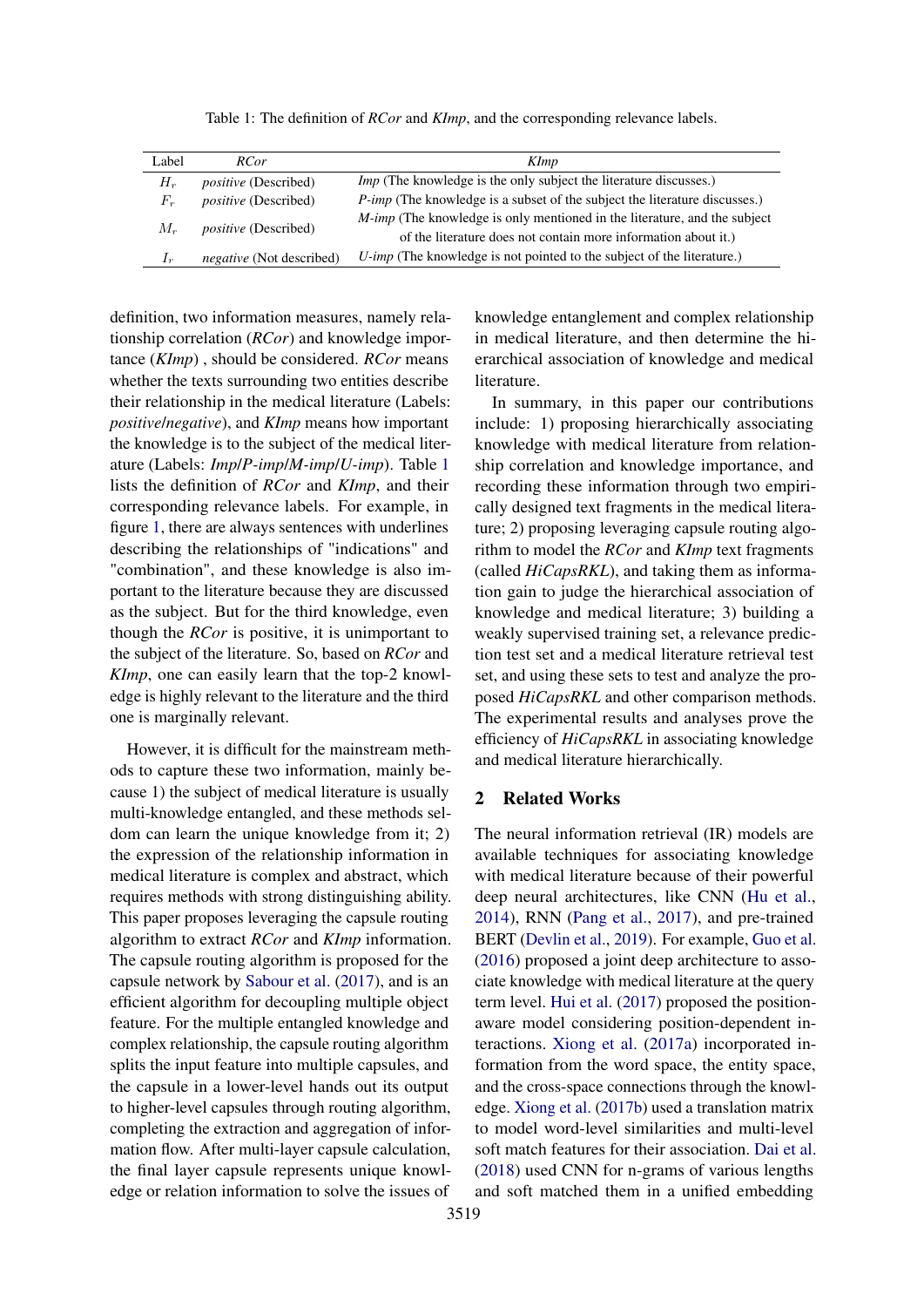<span id="page-2-0"></span>

Figure 2: The brief architecture of the proposed *HiCapsRKL* model.

space. [Liu et al.](#page-9-4) [\(2018b\)](#page-9-4) integrated knowledge to neural models by representing texts with words and entity annotations. [Dai and Callan](#page-8-2) [\(2019\)](#page-8-2) simulated detecting, determining, and aggregating of human judgement process to associate knowledge and medical literature. [MacAvaney et al.](#page-9-5) [\(2019a\)](#page-9-5) used the pre-trained contextualized language models to determine their association. However, these works usually focus on learning rich text interaction features based on the end-to-end training, and do not thoroughly explore the association information in knowledge and medical literature [\(Qu et al.,](#page-10-4) [2019\)](#page-10-4).

For this issue in the former works, the indirect features are used to explore the possible signals in texts. For example, [Luo et al.](#page-9-6) [\(2017\)](#page-9-6) used the user's click behavior to help the judgement. They believe if there are more user's clicks on one document then the document and knowledge would be more relevant. [MacAvaney et al.](#page-9-7) [\(2019b\)](#page-9-7) yielded pseudo knowledge-document pairs as relevance indicators that already exhibit relevance. [Zheng et al.](#page-11-0) [\(2019\)](#page-11-0) followed the heuristics or users' interaction in the result pages to enrich the association features. These methods further improved the neural IR models, but they still did not directly explore the association semantically [\(Zheng et al.,](#page-11-1) [2018;](#page-11-1) [Zhang et al.,](#page-10-5) [2020\)](#page-10-5).

Relatively, the capsule network is newly proposed neural architecture in recent years and still being explored for its applications in NLP area [\(Zupon et al.,](#page-11-2) [2020;](#page-11-2) [Nguyen et al.,](#page-10-6) [2019;](#page-10-6) [Zhao](#page-11-3) [et al.,](#page-11-3) [2019\)](#page-11-3). Several researches have explored to apply the capsule network to various NLP tasks, e,g., sentiment classification [\(Ke et al.,](#page-9-8) [2021;](#page-9-8) [Du](#page-9-9) [et al.,](#page-9-9) [2019b;](#page-9-9) [Chen and Qian,](#page-8-3) [2019\)](#page-8-3), relation extraction [\(Liu et al.,](#page-9-10) [2020a\)](#page-9-10), text classification [\(Chen](#page-8-4) [et al.,](#page-8-4) [2020;](#page-8-4) [Du et al.,](#page-8-5) [2019a;](#page-8-5) [Xiao et al.,](#page-10-7) [2018;](#page-10-7) [Zhao et al.,](#page-11-4) [2018\)](#page-11-4), intent detection [\(Liu et al.,](#page-9-11) [2019;](#page-9-11) [Zhang et al.,](#page-10-8) [2019;](#page-10-8) [Xia et al.,](#page-10-9) [2018\)](#page-10-9), document translation [\(Yang et al.,](#page-10-10) [2019\)](#page-10-10), word sense disambiguation [\(Liu et al.,](#page-9-12) [2020b\)](#page-9-12), etc. Most of these works followed the convolution and dynamic rooting architecture in capsule network and did not explore the effectiveness of the capsule routing algorithm for NLP tasks alone [\(Liu et al.,](#page-9-12) [2020b\)](#page-9-12).

In this work, the proposed *HiCapsRKL* model uses the capsule routing algorithm to learn the relationship correlation and knowledge importance information in texts, and it can semantically explore the hierarchical association of knowledge and medical literature.

### <span id="page-2-2"></span>3 Method Description

Figure [2](#page-2-0) shows the brief architecture of the proposed *HiCapsRKL* model. First, the model inputs include the input texts (i.e. the *RCor* text fragment, the medical literature, and the *KImp* text fragment) and the knowledge triple. Second, each text and knowledge are pair-wised and passed into the language encoder to learn the contextual representation for each pair, namely  $R_{MedL}, R_{RCor}$ , and  $R_{KImp}$ . Third, two representations  $R_{RCor}$  and  $R_{KImp}$  go through two capsule routing algorithms, respectively. The algorithm in each branch outputs the corresponding new caps-representation  $R^c_{RCor}$ and  $R_{KImp}^{c}$ . Finally, the model integrates three representations for the relevance prediction. Besides, to learn accurate *RCor* and *KImp* features, the model uses each caps-representation to predict its *RCor* or *KImp* label as defined in Table [1](#page-1-0) with multi-task training. In this section, the paper will introduce each part of the model in detail.

# <span id="page-2-1"></span>3.1 Input Pre-processing

First, the input texts include the medical literature, the *RCor* text fragment and the *KImp* text fragment. The medical literature contains the title, abstract and keywords. The *RCor* text fragment is composed of the sentences that simultaneously contain two entities of the knowledge. If two entities do not occur in one sentence, then it is composed of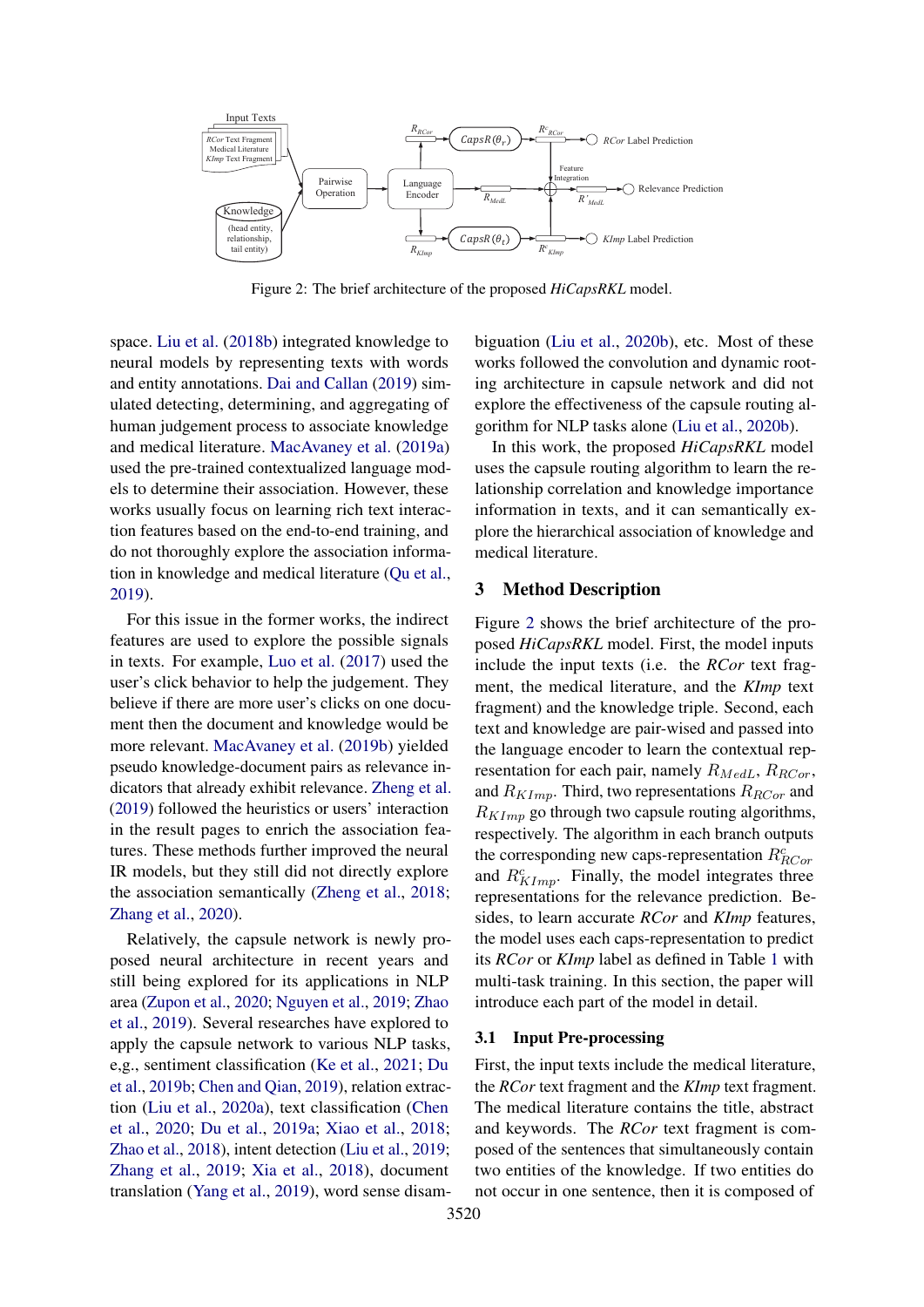the sentences that locate between two nearest entities. The *KImp* text fragment is also composed of sentences that contain the title, first sentence in abstract and keywords from the medical literature. By concatenating each sentence in the text, all input text is a sequence of words, namely  $\text{SEQ}_{MedL}$ ,  $\text{SEQ}_{RCor}$ , and  $\text{SEQ}_{KImp}$ .

Second, the knowledge triple is input as the concatenation of head entity, relationship and tail entity by using a delimiter, then the knowledge triple is also converted into a sequence of words, namely  $SEQ_K$ 

Next, the pairwise operation is applied to pair the knowledge triple with the other three input texts, respectively. Then the inputs of the language encoder will be three sequence pairs, namely the medical literature and knowledge pair ( $\langle \text{SEQ}_{MedL}, \text{SEQ}_{K} \rangle$ ), the *RCor* text and knowledge pair ( $\langle \text{SEQ}_{RCor} \rangle$ ,  $SEQ<sub>K</sub>$  ), and the *KImp* text and knowledge pair  $(*SEQ*<sub>KImp</sub>, *SEQ*<sub>K</sub>)$ .

#### 3.2 Language Encoder

The language encoder in this paper is the pretrained BERT model initialized with the BERT-Base, Chinese parameters. Three sequence pairs are input into the same BERT model, respectively.

First, in BERT model, each pair is processed with the WordPiece tokenization and sequence concatenation. The first token of every sequence is always a special token ([CLS]), and another special token ([SEP]) is used as the delimiter and end terminator. For example, the input  $\langle \text{SEQ}_{MedL},$  $SEQ_K$  pair will be converted into the following format < [CLS], token $_1^{MedL}$ , ..., token $_m^{MedL}$ , [SEP], token $_1^K$ , ..., token $_n^K$ , [SEP] >, where token $_n^{MedL}$ and token<sup>K</sup> means the *i*-th token in SEQ<sub>MedL</sub> and  $\text{SEQ}_K$ . *m* and *n* are the maximum token length in each sequence. share that vontain on each consider the test all the processes of the state of the state of the state of the state of the state of the state of the state of the state of the state of the state of the state of the state of

Second, the converted sequence goes through the multi-layer Transformer architecture (12 layer in this paper). The model encodes each token with the contextual information and takes the hidden vector in the last layer as the contextual representation for each token. As described in the paper [\(Devlin et al.,](#page-8-0) [2019\)](#page-8-0), the hidden vector of the special [CLS] token is regarded as the classification representation of the input sequence for down-stream predictions.

Finally, the classification representation of each input sequence for each pair is represented as  $R_{MedL}$ ,  $R_{RCor}$  and  $R_{KImp}$ , respectively. The

<span id="page-3-0"></span>

Figure 3: The calculation procedure between initial two layers in capsule routing algorithm.

cessed by the capsule routing algorithm.

### <span id="page-3-1"></span>3.3 Capsule Routing Algorithm  $(CapsR(\theta))$

In this step,  $R_{RCor}$  and  $R_{KImp}$  are processed with the same capsule routing function but with different initial parameters, namely  $CapsR(\theta_r)$  for  $R_{RCor}$ and  $CapsR(\theta_t)$  for  $R_{KImp}$ . Here, this paper only takes the branch of  $CapsR(\theta_r)$  as an example to explain the calculation in the function. The calculation procedure between initial two layers is shown in Figure [3.](#page-3-0)

First, a multi-head splitting operation is applied to the input representation  $R_{RCor}$ , and  $R_{RCor}$  is split into  $p$  sub-vectors with the dimension of  $D$ . Multi-head splitting allows cutting the contextual representation into different representation subspaces at different positions [\(Vaswani et al.,](#page-10-11) [2017\)](#page-10-11). Then  $R_{RCor}$  is converted into  $\{v_0, v_1, \ldots, v_{p-1}\},\$ and each sub-vector v corresponds to one capsule in the first layer. So, for a capsule  $caps_i$  in layer  $L^{(1)}$  (abbr.  $caps_i^{L^{(1)}}$ ), its input  $u_i = v_i$ .

Next, a weight matrix  $W_{ij}$  with dimensions  $D \times$  $D$  is used for building connections with the capsule  $caps_j$  in the layer  $L^{(2)}$  (abbr.  $caps_j^{L^{(2)}}$ ), and a prediction vector  $\hat{u}_{j|i}$  is produced. In  $CapsR(\theta_r)$ , the parameter  $\theta_t$  actually refers to the weight matrix  $W_{ij}$ . The total input  $x_j$  to the capsule  $caps_j^{L^{(2)}}$  is a weighted sum over all  $\hat{u}_{j|i}$  from the capsules in the layer  $L^{(1)}$ .

$$
x_j = \sum_{i=0}^{p-1} c_{ij} \cdot \hat{u}_{j|i}, \quad \hat{u}_{j|i} = W_{ij} u_i, \qquad (1)
$$

where  $c_{ij}$  is the coupling coefficient from capsule  $caps_i^{L^{(1)}}$  to  $caps_i^{L^{(2)}}$ . The coupling coefficients  $i$  w caps<sub>j</sub> sum to 1 between  $caps_i^{L^{(1)}}$  and all capsules in  $L^{(2)}$ , namely  $\sum_{j=0}^{p-1} c_{ij} = 1$ .

In capsule  $caps_j^{L^{(2)}}$ , a non-linear "squashing" function as shown in Equation [2](#page-4-0) is applied to keep the length by shrinking short vectors to almost 0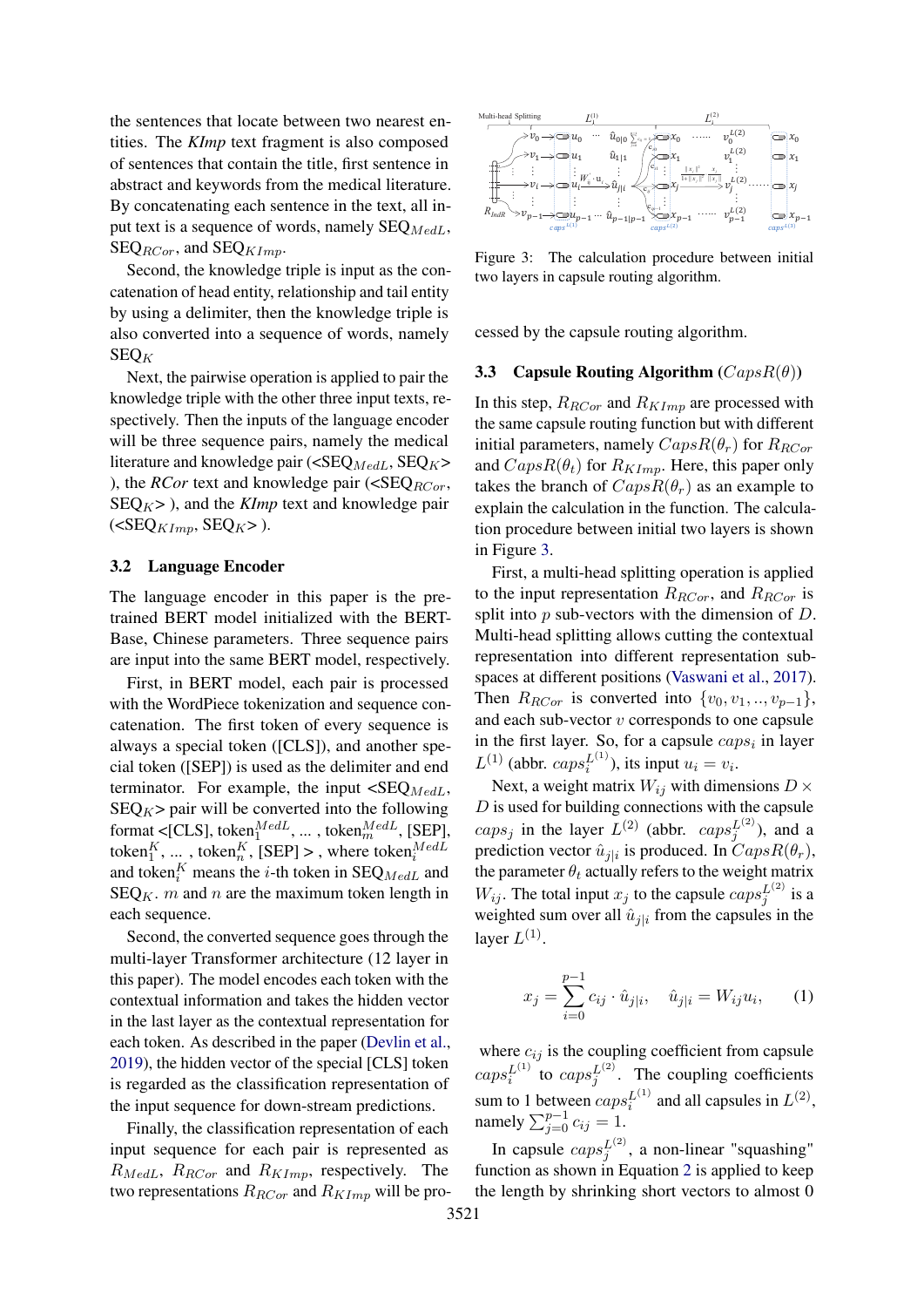and long vectors to a length slightly below 1.

<span id="page-4-0"></span>
$$
v_j^{L^{(2)}} = \frac{||x_j||^2}{1 + ||x_j||^2} \cdot \frac{x_j}{||x_j||},
$$
 (2)

where  $v_j^{L^{(2)}}$  is the squashing output of the capsule  $caps_j^{L^{(2)}}$  .

The coupling coefficient  $c_{ij}$  is updated by the iterative dynamic routing, and it is a softmax result based on the logic  $b_{ij}$ .

$$
c_{ij} = \frac{exp(b_{ij})}{\sum_{k=0}^{p-1} exp(b_{ik})},
$$
 (3)

we follow the processing by [Sabour et al.](#page-10-0) [\(2017\)](#page-10-0). Initially,  $b_{ij}$  equals to 0 and is updated as

$$
b_{ij} = b_{ij} + \hat{u}_{j|i}^T \cdot v_j^{L^{(2)}}, \tag{4}
$$

which aims to measure the agreement between the output  $v_j^{L^{(2)}}$  of  $caps_j^{L^{(2)}}$  and the prediction  $\hat{u}_{j|i}$  of  $caps_i^{L^{(1)}}$ .

In the following layers, the function repeats the same calculation. The output  $v^{L^{(2)}}$  is passed into the capsules in the next layer and goes through the weight matrix, the weighted sum and the nonlinear squashing function. With  $K$  layer iterations, we take the outputs of layer  $K$  as the relation or topic capsules  $\{v_0^{L(K)}, v_1^{L(K)}, ..., v_{p-1}^{L(K)}\}$ . Finally, the capsules are concatenated into the new caps-representation  $R_{RCor}^c$  for *RCor*. Through the  $CapsR(\theta_t)$  function, we have another capsrepresentation  $R_{KImp}^c$  for *KImp*.

#### 3.4 Multi-task Training

After obtaining these representations  $R_{MedL}$ ,  $R_{RCor}^c$  and  $R_{KImp}^c$ , the model integrates three representations into the overall representation  $R'$ MedL for the relevance prediction. The prediction asks the model to predict the relevance label from " $H_r$ ", " $F_r$ ", " $M_r$ " and " $I_r$ ", and the training loss is marked as  $\mathcal{L}_{MedL}$  according to the golden label. To make  $R_{RCor}^c$  and  $R_{KImp}^c$  learn accurate *RCor* and *KImp* information, the model additionally trains each representation with two specific tasks, namely the *RCor* prediction and *KImp* prediction.

In *RCor* prediction, the model uses  $R_{RCor}^c$  as the input feature and predicts the *RCor* label from the binary labels. The binary labels correspond to two cases of the RCor definition in Table [1,](#page-1-0) namely whether the medical literature describe the relationship of two entities. Therefore, the training loss of this task is marked as  $\mathcal{L}_{RCor}$ .

<span id="page-4-1"></span>Table 2: Comparison in terms of Macro-F1 and Micro-F1 scores (%) considering the label prediction on the relevance prediction test set.

| Type            | Method               | Micro-F1 | Macro-F1 |  |
|-----------------|----------------------|----------|----------|--|
| <b>Baseline</b> | 1.RCor&KImp          | 33.1     | 24.8     |  |
| unIR            | $2.TF \cdot IDF$     | 35.5     | 30.4     |  |
|                 | 3.BM25               | 38.7     | 33.2     |  |
|                 | 4.KNRM               | 40.1     | 35.2     |  |
| NeuL2R          | 5.Conv-KNRM          | 45.2     | 40.4     |  |
|                 | 6.BERT               | 59.7     | 49.2     |  |
|                 | 7.SiameseBERT        | 59.1     | 48.4     |  |
|                 | 8. MedL+transH       | 58.3     | 46.9     |  |
| KGemb           | 9 MedL+rotatE        | 58.8     | 47.9     |  |
|                 | $10$ MedL $+$ transD | 59.7     | 48.6     |  |
|                 | 11 MedL+transE       | 58.4     | 49.2     |  |
| Ours            | 12.HiCapsRKL         | 64.9     | 54.8     |  |

In *KImp* prediction, the model uses  $R_{KImp}^c$  as the input feature and predicts the *KImp* label. The *KImp* labels correspond to four cases of the KImp definition in Table [1,](#page-1-0) namely how important the knowledge is to the subject of the medical literature. Therefore, the training loss of this task is marked as  $\mathcal{L}_{KImp}$ .

Finally, the total training loss of the model is the sum of three prediction loss, namely  $\mathcal{L}$  =  $\mathcal{L}_{MedL}+\mathcal{L}_{RCor}+\mathcal{L}_{KImp}$ . According to the loss  $\mathcal{L},$ the model fine-tunes the parameters in BERT encoder and updates the parameters in capsule routing algorithms during the training.

### 4 Experiments and Results

# 4.1 Experimental Datasets and Metrics

In this work, the medical literature is collected from the Chinese Medical Association in 2019, and each literature is represented with a title, an abstract, and keywords. The knowledge triples are from the Chinese medical knowledge graph (CMeKG [\(Odmaa et al.,](#page-10-12) [2019\)](#page-10-12)).

In the experiment, the training data are automatically constructed based on the *RCor* and *KImp* labels. We first calculated the *RCor* and *KImp* labels between knowledge and medical literature respectively, and then mapped to the relevance labels according to Table [1.](#page-1-0) Two manually-labeled test sets are proposed to evaluate the *HiCapsRKL* and comparison methods. The knowledge and medical literature in both sets are independent of the training set without any intersections. Both test sets are labeled with professional annotators according to the TREC graded relevance assessment. In the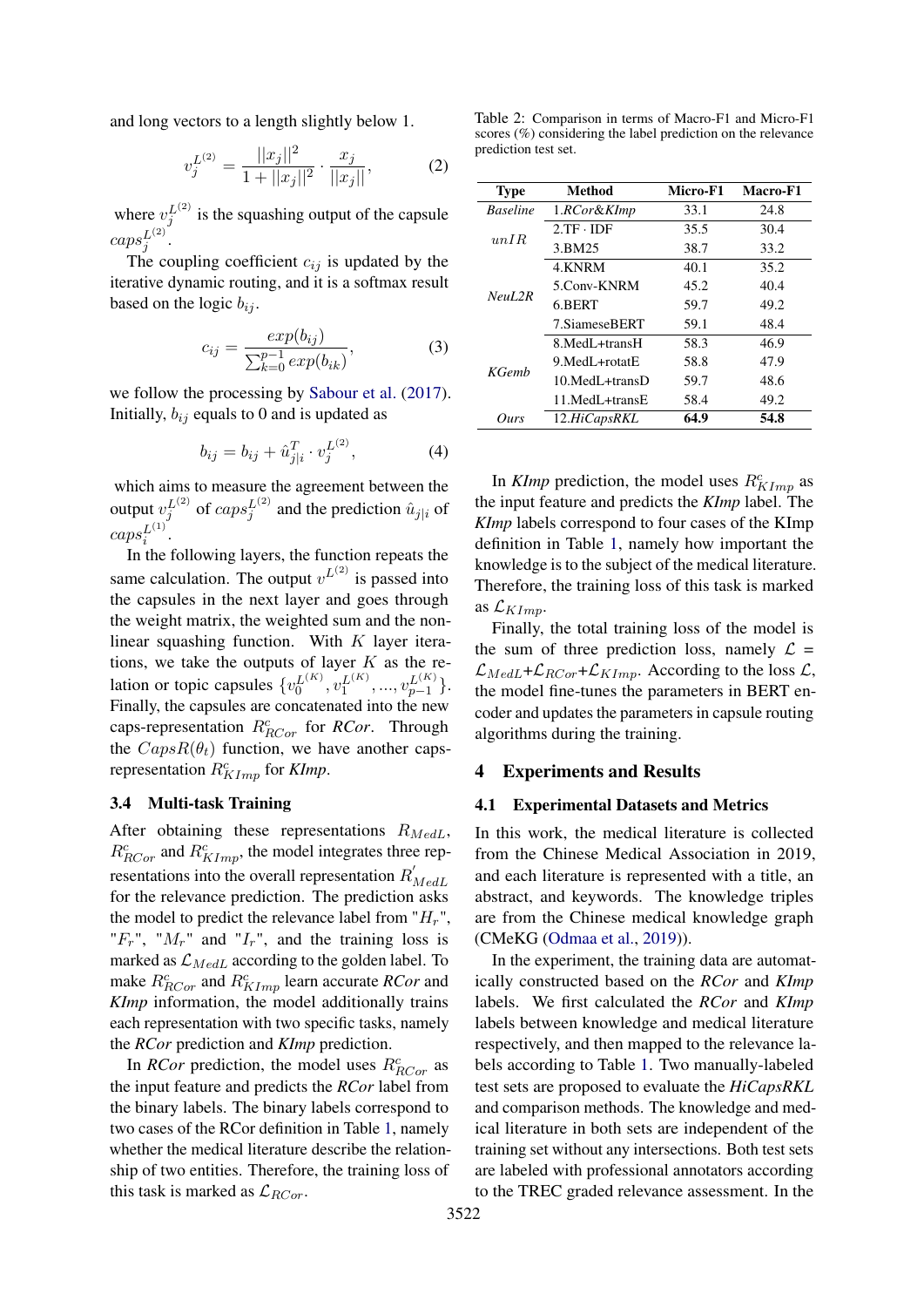<span id="page-5-0"></span>Table 3: Comparison in terms of P@10, NDCG@10, MRR, and MAP scores (%) on the medical literature test set. The methods in each type are ranked according to NDCG@10. In MRR, MAP, and P@10 metrics, the scores before "/" are calculated based on the " $\hat{H}_r$ " literature, and the scores after "/" are based on the " $H_r$ " and " $F_r$ " literature simultaneously.

| <b>Type</b>     | <b>Method</b>                |           | <b>MAP</b> | P@10      | NDCG@10 |  |
|-----------------|------------------------------|-----------|------------|-----------|---------|--|
| <b>Baseline</b> | 1.RCor&KImp                  | 54.6/73.5 | 43.4/67.7  | 47.8/67.7 | 76.1    |  |
| unIR            | 2.BM25                       | 53.6/74.8 | 43.0/70.7  | 42.6/69.4 | 74.4    |  |
|                 | $3.TF \cdot IDF$             | 54.8/76.9 | 43.3/70.7  | 43.4/69.9 | 75.8    |  |
|                 | 4.KNRM                       | 53.9/78.1 | 43.2/72.1  | 42.7/70.2 | 77.1    |  |
| NeuL2R          | 5.Conv-KNRM                  | 54.1/78.9 | 43.3/72.5  | 43.5/70.9 | 77.5    |  |
|                 | 6.BERT                       | 54.0/83.4 | 42.4/73.6  | 39.1/70.8 | 78.2    |  |
|                 | 7. Siamese BERT              | 55.2/83.3 | 44.6/73.7  | 42.9/72.2 | 80.1    |  |
|                 | 8. MedL+rotatE               | 52.7/78.7 | 43.5/73.1  | 41.7/71.3 | 76.7    |  |
| $KG$ emb        | 9. MedL <sub>+trans</sub> H  | 57.6/80.3 | 44.7/73.4  | 43.2/72.0 | 78.4    |  |
|                 | $10.MedL + transD$           | 56.9/82.6 | 44.7/73.2  | 43.9/71.3 | 78.5    |  |
|                 | 11. MedL <sub>+trans</sub> E | 54.7/81.6 | 44.9/74.5  | 44.6/73.7 | 79.2    |  |
| Ours            | 12.HiCapsRKL                 | 59.8/83.7 | 46.0/75.2  | 46.6/74.1 | 81.2    |  |

relevance prediction test set, the set asks the model to predict the relevance label of the pair, and the Macro-F1 and Micro-F1 are used as the evaluation metrics. In the medical literature retrieval test set, given a knowledge, the set asks the model to rank the candidate documents based on their relevance to the knowledge. The evaluation metrics on this test set are normalized discounted cumulative gain at 10 (NDCG@10), precision at 10 ( $P@10$ ), mean reciprocal rank (MRR), and mean average precision (MAP). More details about the data sets are listed in the Appendix [A.](#page-12-1)

#### 4.2 Baseline and Comparison Methods

In this work, the baseline and comparison methods are the *RCor*&*KImp* baseline, the unsupervised IR methods (unIR, namely TF · IDF and BM25 [\(Robertson and Zaragoza,](#page-10-13) [2009\)](#page-10-13)), the neural learning-to-rank models (NeuL2R, namely KNRM [\(Xiong et al.,](#page-10-3) [2017b\)](#page-10-3), Conv-KNRM [\(Dai](#page-8-1) [et al.,](#page-8-1) [2018\)](#page-8-1), BERT [\(Devlin et al.,](#page-8-0) [2019\)](#page-8-0), and Siamese BERT [\(Reimers and Gurevych,](#page-10-14) [2019\)](#page-10-14)), and the Translation based KG embedding methods (KGemb, namely transE [\(Bordes et al.,](#page-8-6) [2013\)](#page-8-6), transH [\(Wang et al.,](#page-10-15) [2014\)](#page-10-15), transD [\(Ji et al.,](#page-9-13) [2015\)](#page-9-13), and rotatE [\(Sun et al.,](#page-10-16) [2019\)](#page-10-16)). More details about the method selection, descriptions, implementations and settings are listed in the Appendix [A.](#page-12-1)

#### 4.3 Experimental Results

Experimental results of all comparison methods on the relevance prediction test set and medical literature retrieval test set are listed in Table [2](#page-4-1) and [3.](#page-5-0)

In Table [2,](#page-4-1) the *HiCapsRKL* model outperforms

all the other methods with Micro-F1 of 64.9% and Macro-F1 of 54.8%. The Micro-F1 indicates that *HiCapsRKL* gives more correct label predictions than other methods, and the Macro-F1 indicates that *HiCapsRKL* brings the overall improvements on four categories because it is the average of the F1 score of each category. Since the limitation of generalization of *RCor*&*KImp* baseline, it may perform well on the covered cases but perform poor on the un-covered ones. This may be the reason for its poor performance on both metrics. The unsupervised TF · IDF and BM25 methods show similar performance on both metrics, which indicates the upper bound of the unsupervised methods. In NeuL2R methods, CNKM and Conv-CNKM outperform the unsupervised methods with about 5-7% improvement, which mainly benefits from the training set. When the BERT-based models (Line 6-7) are trained, much higher performance is obtained. The knowledge graph embeddings (Line 8-11) contribute a lot to the performance improvement, but they are unstable with about 2% differences compared to BERT. The *HiCapsRKL* model integrates the *RCor* and *KImp* information by capsule routing algorithm, and it reaches the best performance.

In Table [3,](#page-5-0) the *HiCapsRKL* model also obtains the best performance on all evaluation metrics. The P@10 and NDCG@10 metrics reflect the relevance situation of the top-10 literature among all the retrieved literature, while the MRR and MAP metrics reflect the situation among all the retrieved literature. The NDCG@10 metric not only considers the relevance label of each literature but also considers its position in the top-10 literature. Therefore, it is a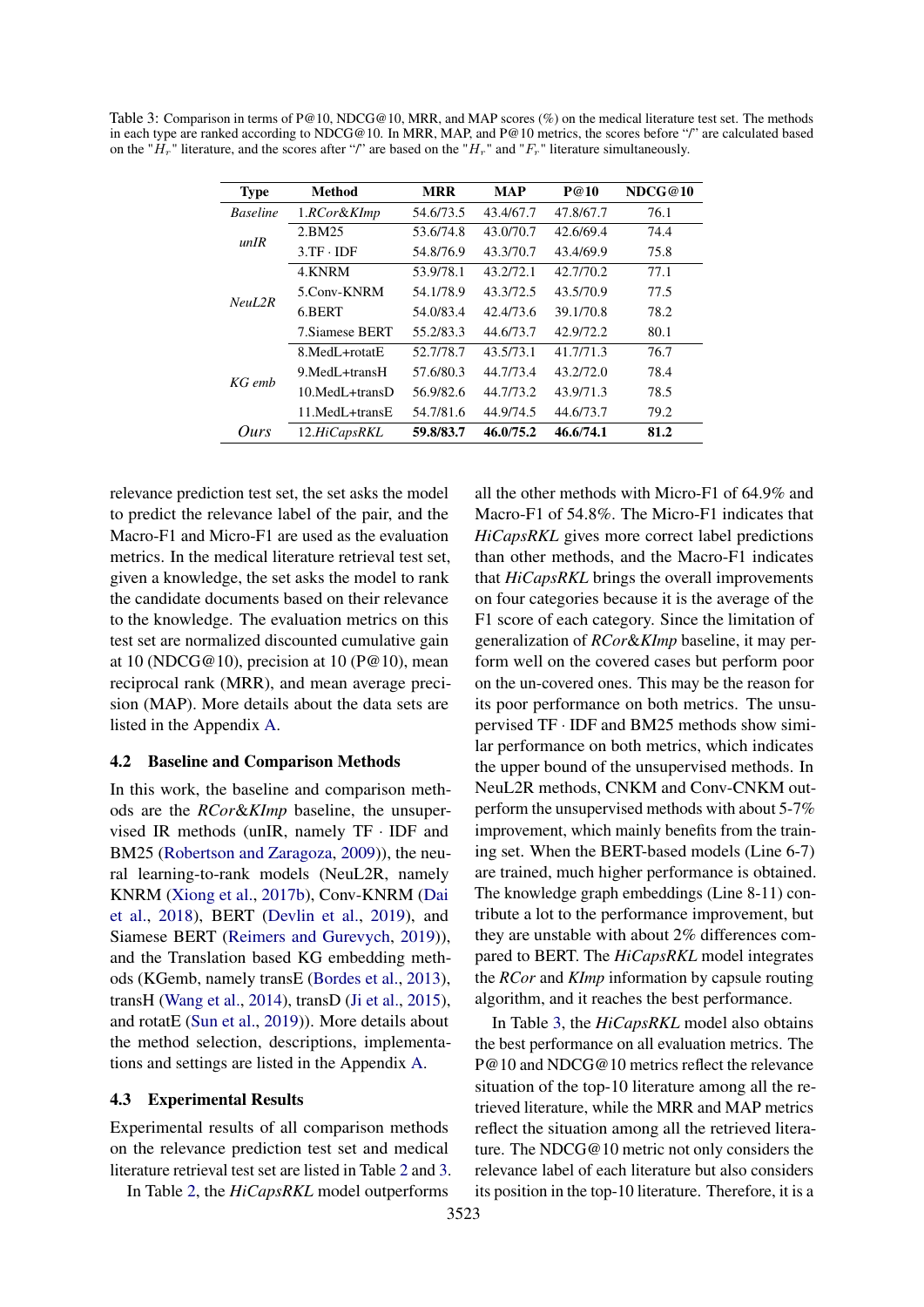| <b>Method</b>       | Micro-F1 | Macro-F1 | <b>MRR</b> | <b>MAP</b> | P@10      | NDCG@10 |
|---------------------|----------|----------|------------|------------|-----------|---------|
| <b>HiCapsRKL</b>    | 64.9     | 54.8     | 59.8/83.7  | 46.0/75.2  | 46.6/74.1 | 81.2    |
| w/ Caps $R_{MedL}$  | 64.1     | 53.8     | 59.5/83.4  | 45.6/74.6  | 45.1/72.3 | 80.4    |
| w/o Caps $R_{KImp}$ | 63.8     | 53.1     | 58.8/81.7  | 45.3/73.6  | 43.2/72.0 | 80.1    |
| w/o Caps $R_{RCor}$ | 63.5     | 52.5     | 57.9/82.7  | 45.4/74.4  | 44.2/71.7 | 79.8    |
| $w/o$ CapsR         | 63.1     | 50.7     | 53.3/81.3  | 42.8/74.1  | 40.6/71.4 | 79.1    |
| w/o KImp            | 62.2     | 50.1     | 55.6/81.2  | 44.8/74.1  | 44.0/71.3 | 78.9    |
| w/o RCor            | 60.5     | 49.2     | 54.0/81.4  | 42.4/73.6  | 39.1/70.8 | 78.2    |
| w/o RCor&KImp       | 59.7     | 49.2     | 53.6/80.2  | 43.3/72.4  | 42.8/70.4 | 77.4    |

<span id="page-6-0"></span>Table 4: The performance in ablation study on both test sets when removing one component from the *HiCapsRKL* model.

comprehensive metric to express the capabilities of the model, and here we use it as the main basis for ranking comparison methods. In the NDCG@10 column, each method can bring a certain improvement. Especially, the *NeuL2R* and *KGemb* methods outperform the unsupervised methods, and benefiting from different mechanisms, they show different improvements. Of all these results, the result of *HiCapsRKL* indicates ranking more literature with higher relevance in the front, and the improvement is a large margin compared to other methods. The P@10 metric counts the literature with a given label in the top-10 literature, and it mainly indicates how much literature that meets the label can be retrieved. Also, from the P@10 column, either on the " $H_r$ " label or on both " $H_r$ " and " $F_r$ " labels, *HiCapsRKL* retrieves the most literature than others. The MAP and MRR metrics report the ranking performance of each method on all the retrieved literature. They mainly report the position of the relevance literature in all literature. The results on these two metrics are roughly consistent to those on the P@10 and NDCG@10 metrics. The results on this set indicate that *HiCapsRKL* is effective for retrieving the relevant literature, and it is also proven to be useful for such tasks and is worthy of further research.

### 4.4 Significance Test

The significance test was performed based on the comparison methods that were implemented in this paper. The well-known Wilcoxon signed-rank test was used to measure whether the improvement between the corresponding data distributions in two samples are significant. In the Wilcoxon signedrank test, we first randomly sampled 50% data in each test set for 20 times and used these trained methods to predict the results on the sample data. Second, we scored the sample data with the evaluation script to obtain each metric score. After

sampling 20 times, we had a sequence of metric scores with the length of 20 for each method. Finally, the corresponding metric score sequences of any two methods were input into the "wilcox.test()" function in R Tutorial, and the function will output the P-value of two sequences to indicate the significance. If P-value<0.05, the improvement between two methods are significant, otherwise not. Finally, in Table [2](#page-4-1) and [3,](#page-5-0) on both test sets, the improvement between *HiCapsRKL* and any comparison method on each metric is significant (P-value<0.05).

### 5 Discussion

#### <span id="page-6-1"></span>5.1 Cohen's Kappa Coefficient

Cohen's kappa coefficient [\(Artstein and Poesio,](#page-8-7) [2008\)](#page-8-7) is a statistic to measure inter-rater reliability for qualitative items between two categorical variables [\(McHugh,](#page-9-14) [2012\)](#page-9-14). In this experiment, we used the coefficient to measure the agreement between the weakly supervised training set and the golden standard.

First, we randomly sampled 25 pairs for each relevance label from the training set, and obtained a random subset with 100 pairs. Second, we manually annotated these pairs. Finally, on the subset, we calculated the Cohen's kappa coefficient score between the automatic labels and the annotated labels. The calculation is completed by the "cohen\_kappa\_score" function in sklearn toolkit.

The final coefficient score for the random subset is 0.707. Based on the interpretation of Kappa coefficient in [Han](#page-9-15) [\(2020\)](#page-9-15), the Kappa coefficient score ranging between 0.61 and 0.80 means two variables are "Substantial agreement". The higher the score is, the more perfect the agreement is. For example, the scores ranging between 0.81 and 0.99 means "Near-perfect agreement". The Cohen's kappa coefficient experiment indicates the good quality of the training set. Since the training set is constructed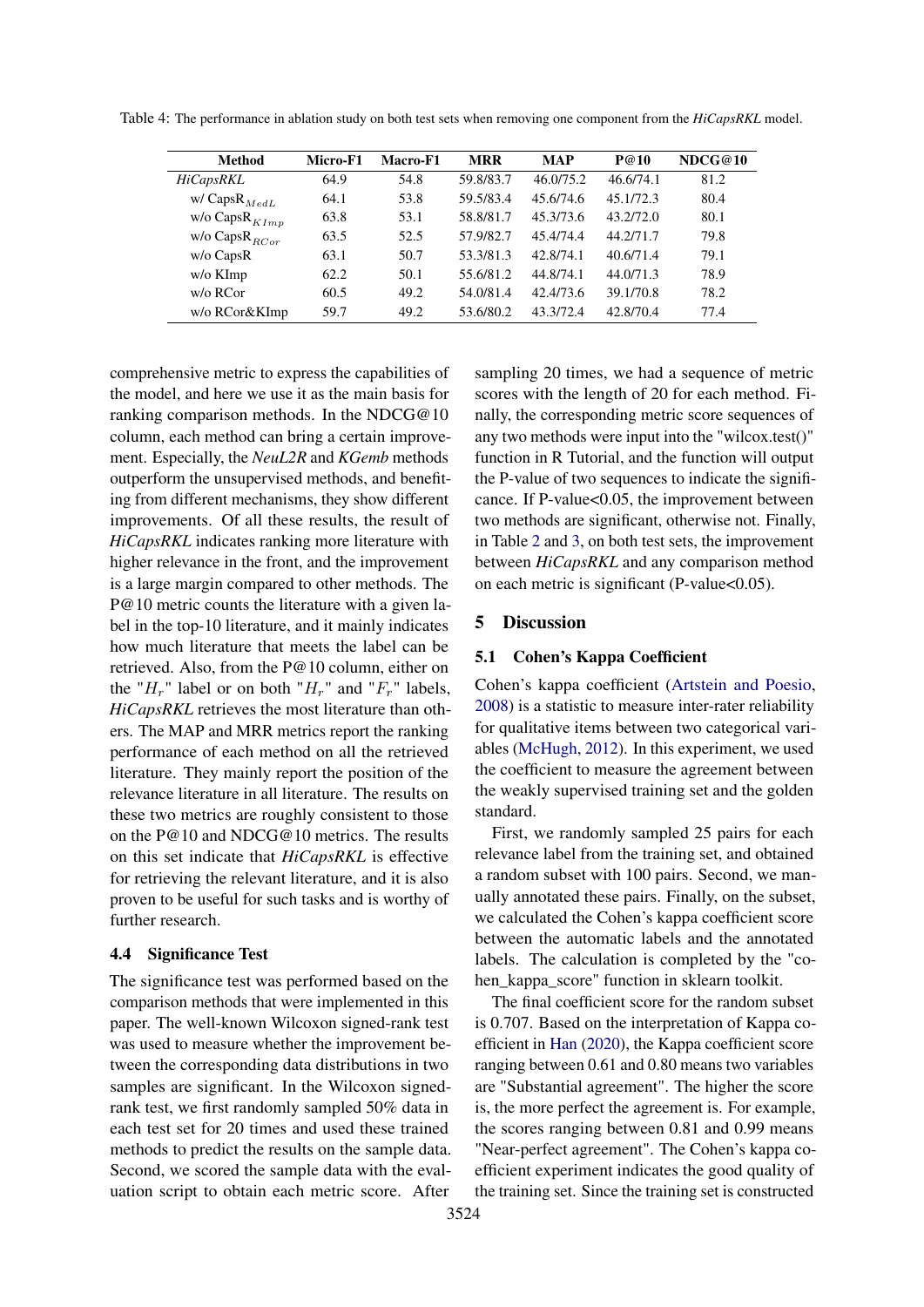<span id="page-7-0"></span>

Figure 4: Visualization of two examples for the relationship "indications" to show the attentive weights between each caps-representation and its input text. Their golden labels are " $H_r$ " and " $F_r$ ". The cube color in the heat map is darker if the information rely more on these words or characters. For clarity, only the title is listed in *KImp* text.

from a large-scale knowledge and medical literature pairs, it only keep the pairs with high confidence. As a result, the training set presents a higher Kappa coefficient to indicate the substantial agreement with the golden standard.

# 5.2 Ablation Study

We conducted experiments on removing one component from *HiCapsRKL* to validate how it performs on two test sets. The experimental results are listed in Table [4.](#page-6-0) The removed component each time is the capsule routing algorithm for *RCor* (Caps $R_{RCor}$ ), the capsule routing algorithm for  $KImp$  (Caps $R_{KImp}$ ), the capsule routing algorithm for both (CapsR), the *RCor* part (RCor), the *KImp* part (KImp), and the *RCor*&*KImp* parts (RCor&KImp). Especially, an additional experiment of applying capsule routing to  $R_{MedL}$  is also included as w/ Caps $R_{MedL}$ .

In table [4,](#page-6-0) from the last 3 lines, we can see that the *RCor*&*KImp* information plays an important role, and the *RCor* information shows greater influence than the *KImp* information. This is mainly because the relation information is hard to capture in the long medical literature. Moreover, the capsule routing algorithms further improve the performance when they are used for information extraction ("w/o Caps" 3 lines), which indicates that the powerful ability of the capsule routing algorithms. However, it is inappropriate to apply the capsule routing to  $R_{MedL}$  ("w/ Caps $R_{MedL}$ " line). This is mainly because  $R_{MedL}$  is learnt from the entire medical literature, and it is usually asked to learn comprehensive features to determine the hierarchical association, so there is no clear specific feature to extract from it for this task. Overall, all these components are still important in *HiCapsRKL* and contribute to associating knowledge with medical literature.

#### 5.3 *RCor*&*KImp* Information Visualization

To clearly present how the learned capsrepresentations in *HiCapsRKL* are related to their input text fragment, we visualized the attentive weights between the caps-representation and its input text fragment. This analysis is performed on the relevance predication test test.

First, we output the caps-representation  $R_{RCor}^c$ and  $R_{KImp}^c$  in Section [3.3](#page-3-1) using the trained  $HiCap$ *sRKL* model. Second, we output each token representation in the *RCor* and *KImp* text fragments. Each token representation is from the language encoder. Finally, for *RCor*, we compute the cosine similarities as the attentive weights between  $R_{RCor}^c$  and each token representation in *RCor* text fragment, and visualize the attentive weights with heat map. For *KImp*, the computation is between  $R_{KImp}^{c}$  and each token representation in *KImp* text fragment.

Figure [4](#page-7-0) lists two typical examples for the most common relationship "indications" due to page limitations, which are randomly selected from all samples to better present the relation between the caps-representation and its input text fragments. In Figure [4,](#page-7-0) in each example, the heat map in the second block is used for the *RCor* text fragment (*RCor* block), and the third block is for the *KImp* text fragment (*KImp* block). Each block includes the English text translated from its Chinese version, heat map, corresponding Chinese characters and English words. For the relationship, we can see that the characters or words "in the treatment of" in the heat map usually have a larger attentive weight value than others. This indicates that the  $R_{RCor}^{c}$  indeed contains the relationship information. For the subject, the heat map in *KImp* block is absolutely different. In the left example, the subject in the medical literature is about "pituitrin",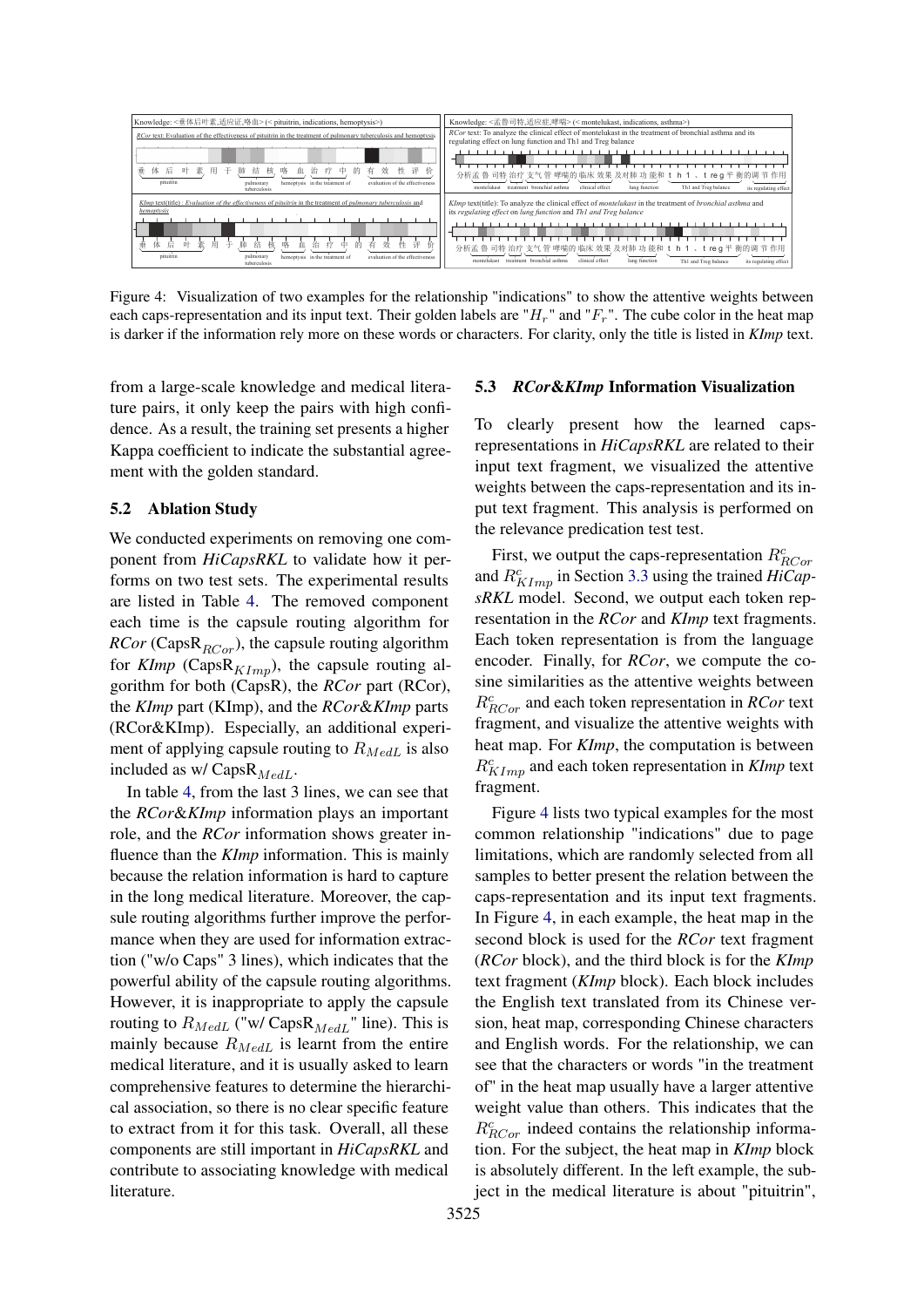"pulmonary tuberculosis", "evaluation of the effectiveness". The knowledge is related to these words, and the words also present larger attentive weight values. The right example also proves the subject information. The heat map of attentive weights indicates that the caps-representations from *HiCapsRKL* have learnt the *RCor*&*KImp* information in knowledge and medical literature.

# 6 Conclusion

In this paper, we proposed *HiCapsRKL* to leverage capsule routing to associate knowledge with medical literature hierarchically. This is a worthy research work for better integrating knowledge to learn rich text representation. On two manually labeled test sets, namely the relevance prediction test set and medical literature retrieval test set, the proposed *HiCapsRKL* model has shown SOTA performances than other comparison methods. Exhaustive experimental results and analyses have proven the excellent ability of the proposed model, and showed its potential on learning association features.

In the future, we will focus on applying this work to improve the text representation of the knowledge integration methods by the hierarchical knowledge. For example, the *HiCapsRKL* can be used as multitask, using the relevance of the knowledge, e.g. the softmax probability or relevance label, as a weight or filter to control the integrating process. *HiCapsRKL* will help to reduce the effect of the noisy knowledge and may further improve the quality of text representation. Besides, this work can also contribute to other NLP researches (e.g., the medical information processing, question answering, information retrieval, reading comprehension, etc), which may benefit from integrating knowledge.

# Acknowledgements

We thank all the reviewers for their efforts to make the paper comprehensive and solid. This work is supported by the fund of the joint project with Beijing Baidu Netcom Science Technology Co., Ltd, National Natural Science Foundation of China (Grant No. 61872113, 61876052, 62006061), Special Foundation for Technology Research Program of Guangdong Province (Grant No. 2015B010131010), Strategic Emerging Industry Development Special Funds of Shenzhen (Grant No. JCYJ20180306172232154) and CCF-Baidu Open Fund (Grant No. CCF-BAIDUOF2020004).

# References

- <span id="page-8-7"></span>Ron Artstein and Massimo Poesio. 2008. Inter-coder agreement for computational linguistics. *Computational Linguistics*, 34:555–596.
- <span id="page-8-8"></span>David M Blei, Andrew Y Ng, and Michael I Jordan. 2003. Latent dirichlet allocation. *the Journal of machine Learning research*, 3:993–1022.
- <span id="page-8-6"></span>Antoine Bordes, Nicolas Usunier, Alberto Garcia-Duran, Jason Weston, and Oksana Yakhnenko. 2013. Translating embeddings for modeling multirelational data. In *Advances in neural information processing systems*, pages 2787–2795.
- <span id="page-8-9"></span>Lila Boualili, Jose G Moreno, and Mohand Boughanem. 2020. Markedbert: Integrating traditional ir cues in pre-trained language models for passage retrieval. In *Proceedings of the 43rd International ACM SIGIR Conference on Research and Development in Information Retrieval*, pages 1977–1980.
- <span id="page-8-4"></span>Boli Chen, Xin Huang, Lin Xiao, and Liping Jing. 2020. Hyperbolic capsule networks for multi-label classification. In *Proceedings of the 58th Annual Meeting of the Association for Computational Linguistics*, pages 3115–3124. Association for Computational Linguistics.
- <span id="page-8-3"></span>Zhuang Chen and Tieyun Qian. 2019. Transfer capsule network for aspect level sentiment classification. In *Proceedings of the 57th Annual Meeting of the Association for Computational Linguistics*, pages 547– 556. Association for Computational Linguistics.
- <span id="page-8-2"></span>Zhuyun Dai and Jamie Callan. 2019. Deeper text understanding for ir with contextual neural language modeling. In *Proceedings of the 42nd International ACM SIGIR Conference on Research and Development in Information Retrieval*, pages 985–988.
- <span id="page-8-1"></span>Zhuyun Dai, Chenyan Xiong, Jamie Callan, and Zhiyuan Liu. 2018. Convolutional neural networks for soft matching n grams in ad-hoc search. In *Proceedings of the 11th ACM international conference on web search and data mining*, pages 126–134.
- <span id="page-8-0"></span>Jacob Devlin, Ming-Wei Chang, Kenton Lee, and Kristina Toutanova. 2019. Bert: Pre-training of deep bidirectional transformers for language understanding. In *Proceedings of the 2019 Conference of the North American Chapter of the Association for Computational Linguistics: Human Language Technologies, Volume 1 (Long and Short Papers)*, pages 4171–4186.
- <span id="page-8-5"></span>Chunning Du, Haifeng Sun, Jingyu Wang, Qi Qi, Jianxin Liao, Chun Wang, and Bing Ma. 2019a. Investigating capsule network and semantic feature on hyperplanes for text classification. In *Proceedings of the 2019 Conference on Empirical Methods in Natural Language Processing and the 9th International Joint Conference on Natural Language Processing (EMNLP-IJCNLP)*, pages 456–465. Association for Computational Linguistics.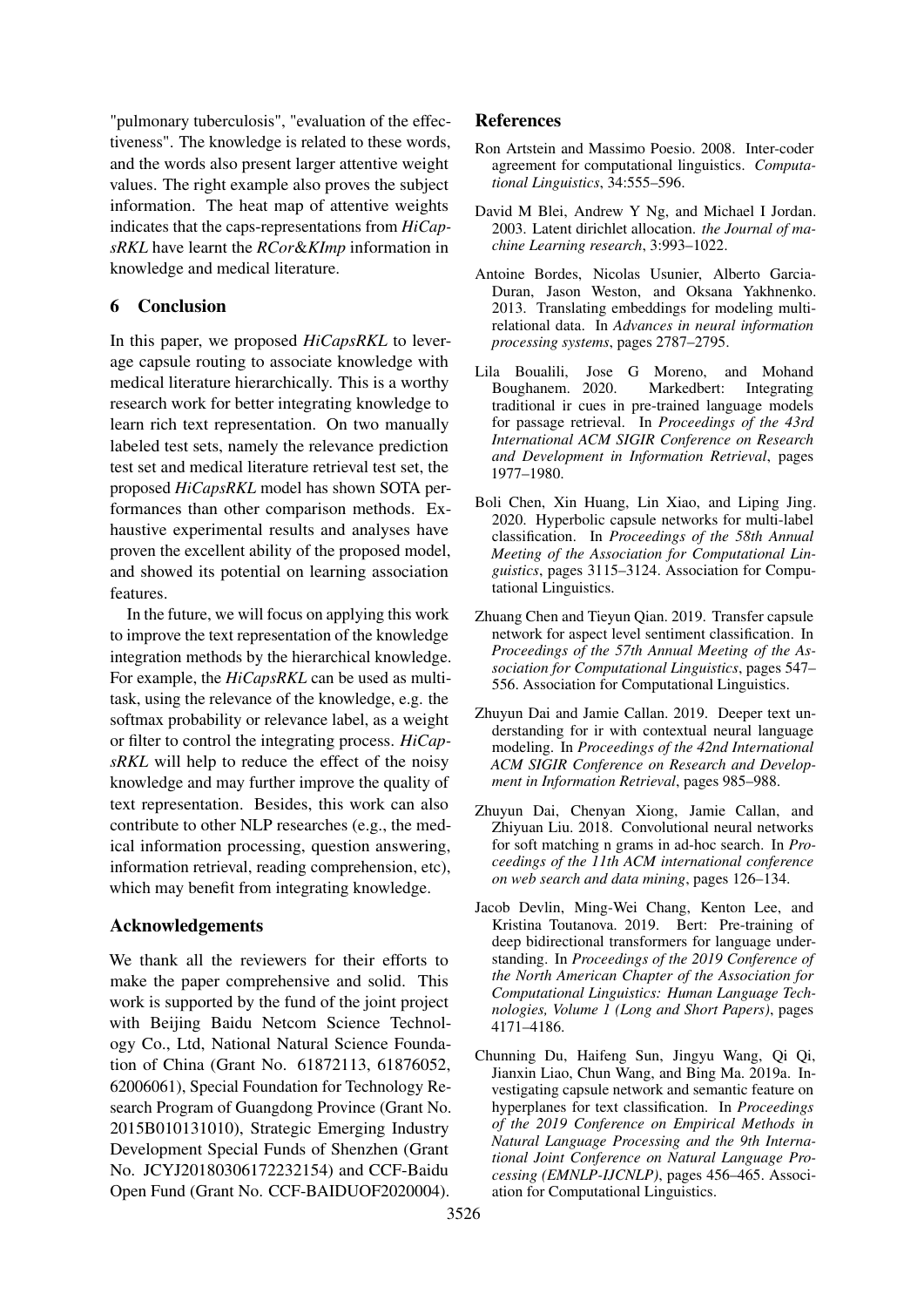- <span id="page-9-9"></span>Chunning Du, Haifeng Sun, Jingyu Wang, Qi Qi, Jianxin Liao, Tong Xu, and Ming Liu. 2019b. Capsule network with interactive attention for aspectlevel sentiment classification. In *Proceedings of the 2019 Conference on Empirical Methods in Natural Language Processing and the 9th International Joint Conference on Natural Language Processing (EMNLP-IJCNLP)*, pages 5489–5498. Association for Computational Linguistics.
- <span id="page-9-19"></span>Aditya Grover and Jure Leskovec. 2016. node2vec: Scalable feature learning for networks. In *Proceedings of the 22nd ACM SIGKDD international conference on Knowledge discovery and data mining*, pages 855–864.
- <span id="page-9-2"></span>Jiafeng Guo, Yixing Fan, Qingyao Ai, and W Bruce Croft. 2016. A deep relevance matching model for ad-hoc retrieval. In *Proceedings of the 25th ACM International on Conference on Information and Knowledge Management*, pages 55–64.
- <span id="page-9-15"></span>Xiaoxia Han. 2020. On statistical measures for data quality evaluation. *Journal of Geographic Information System*, 12:178–1872.
- <span id="page-9-18"></span>Xu Han, Shulin Cao, Xin Lv, Yankai Lin, Zhiyuan Liu, Maosong Sun, and Juanzi Li. 2018. Openke: An open toolkit for knowledge embedding. In *Proceedings of the 2018 conference on empirical methods in natural language processing: system demonstrations*, pages 139–144.
- <span id="page-9-17"></span>Sebastian Hofstätter. 2020. End-to-end contextualized document indexing and retrieval with neural networks. In *Proceedings of the 43rd International ACM SIGIR Conference on Research and Development in Information Retrieval*, pages 2481–2481.
- <span id="page-9-1"></span>Baotian Hu, Zhengdong Lu, Hang Li, and Qingcai Chen. 2014. Convolutional neural network architectures for matching natural language sentences. In *Advances in neural information processing systems*, pages 2042–2050.
- <span id="page-9-3"></span>Kai Hui, Andrew Yates, Klaus Berberich, and Gerard de Melo. 2017. Pacrr: A position-aware neural ir model for relevance matching. In *Proceedings of the 2017 Conference on Empirical Methods in Natural Language Processing*, pages 1049–1058.
- <span id="page-9-13"></span>Guoliang Ji, Shizhu He, Liheng Xu, Kang Liu, and Jun Zhao. 2015. Knowledge graph embedding via dynamic mapping matrix. In *Proceedings of the 53rd annual meeting of the association for computational linguistics and the 7th international joint conference on natural language processing (volume 1: Long papers)*, pages 687–696.
- <span id="page-9-8"></span>Zixuan Ke, Hu Xu, and Bing Liu. 2021. Adapting BERT for continual learning of a sequence of aspect sentiment classification tasks. In *Proceedings of the 2021 Conference of the North American Chapter of the Association for Computational Linguistics: Human Language Technologies*, pages 4746–4755. Association for Computational Linguistics.
- <span id="page-9-0"></span>Jaana Kekäläinen. 2005. Binary and graded relevance in ir evaluations—comparison of the effects on ranking of ir systems. *Information processing & management*, 41(5):1019–1033.
- <span id="page-9-11"></span>Han Liu, Xiaotong Zhang, Lu Fan, Xuandi Fu, Qimai Li, Xiao-Ming Wu, and Albert Y.S. Lam. 2019. Reconstructing capsule networks for zero-shot intent classification. In *Proceedings of the 2019 Conference on Empirical Methods in Natural Language Processing and the 9th International Joint Conference on Natural Language Processing (EMNLP-IJCNLP)*, pages 4799–4809. Association for Computational Linguistics.
- <span id="page-9-10"></span>Tianyi Liu, Xiangyu Lin, Weijia Jia, Mingliang Zhou, and Wei Zhao. 2020a. Regularized attentive capsule network for overlapped relation extraction. In *Proceedings of the 28th International Conference on Computational Linguistics*, pages 6388–6398. International Committee on Computational Linguistics.
- <span id="page-9-16"></span>Xin Liu, Qingcai Chen, Chong Deng, Huajun Zeng, Jing Chen, Dongfang Li, and Buzhou Tang. 2018a. Lcqmc: A large-scale chinese question matching corpus. In *Proceedings of the 27th International Conference on Computational Linguistics*, pages 1952–1962.
- <span id="page-9-12"></span>Xin Liu, Qingcai Chen, Yan Liu, Joanna Siebert, Baotian Hu, Xiangping Wu, and Buzhou Tang. 2020b. Decomposing word embedding with the capsule network. *Knowledge-Based Systems*, 212:106611.
- <span id="page-9-4"></span>Zhenghao Liu, Chenyan Xiong, Maosong Sun, and Zhiyuan Liu. 2018b. Entity-duet neural ranking: Understanding the role of knowledge graph semantics in neural information retrieval. In *Proceedings of the 56th Annual Meeting of the Association for Computational Linguistics (Volume 1: Long Papers)*, pages 2395–2405.
- <span id="page-9-6"></span>Cheng Luo, Yukun Zheng, Jiaxin Mao, Yiqun Liu, Min Zhang, and Shaoping Ma. 2017. Training deep ranking model with weak relevance labels. In *Australasian Database Conference*, pages 205–216. Springer.
- <span id="page-9-5"></span>Sean MacAvaney, Andrew Yates, Arman Cohan, and Nazli Goharian. 2019a. Cedr: Contextualized embeddings for document ranking. In *Proceedings of the 42nd International ACM SIGIR Conference on Research and Development in Information Retrieval*, pages 1101–1104.
- <span id="page-9-7"></span>Sean MacAvaney, Andrew Yates, Kai Hui, and Ophir Frieder. 2019b. Content-based weak supervision for ad-hoc re-ranking. In *Proceedings of the 42nd International ACM SIGIR Conference on Research and Development in Information Retrieval*, pages 993– 996.
- <span id="page-9-14"></span>Mary L. McHugh. 2012. Interrater reliability: the kappa statistic. *Biochemia medica*, 22:276–282.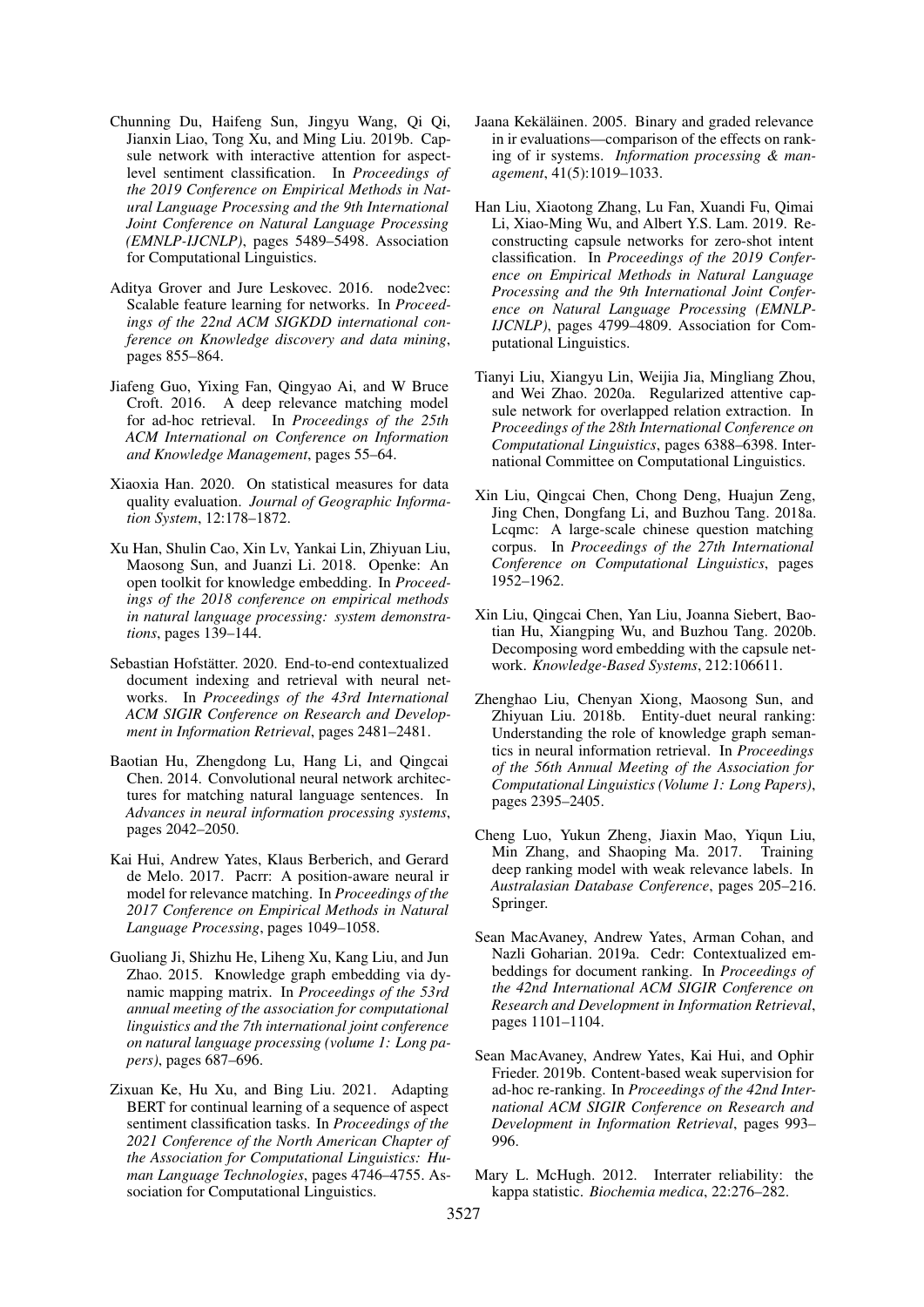- <span id="page-10-19"></span>Annamalai Narayanan, Mahinthan Chandramohan, Rajasekar Venkatesan, Lihui Chen, Yang Liu, and Shantanu Jaiswal. 2017. graph2vec: Learning distributed representations of graphs. *arXiv preprint arXiv:1707.05005*.
- <span id="page-10-6"></span>Dai Quoc Nguyen, Thanh Vu, Tu Dinh Nguyen, Dat Quoc Nguyen, and Dinh Phung. 2019. A capsule network-based embedding model for knowledge graph completion and search personalization. In *Proceedings of the 2019 Conference of the North American Chapter of the Association for Computational Linguistics: Human Language Technologies, Volume 1 (Long and Short Papers)*, pages 2180– 2189. Association for Computational Linguistics.
- <span id="page-10-12"></span>BYAMBASUREN Odmaa, Yunfei YANG, Zhifang SUI, Damai DAI, Baobao CHANG, Sujian LI, and Hongying ZAN. 2019. Preliminary study on the construction of chinese medical knowledge graph. *Journal of Chinese information proessing*, 33(10):1–7.
- <span id="page-10-1"></span>Liang Pang, Yanyan Lan, Jiafeng Guo, Jun Xu, Jingfang Xu, and Xueqi Cheng. 2017. Deeprank: A new deep architecture for relevance ranking in information retrieval. In *Proceedings of the 2017 ACM on Conference on Information and Knowledge Management*, pages 257–266.
- <span id="page-10-4"></span>Chen Qu, Feng Ji, Minghui Qiu, Liu Yang, Zhiyu Min, Haiqing Chen, Jun Huang, and W Bruce Croft. 2019. Learning to selectively transfer: Reinforced transfer learning for deep text matching. In *Proceedings of the Twelfth ACM International Conference on Web Search and Data Mining*, pages 699–707.
- <span id="page-10-14"></span>Nils Reimers and Iryna Gurevych. 2019. Sentencebert: Sentence embeddings using siamese bertnetworks. In *Proceedings of the 2019 Conference on Empirical Methods in Natural Language Processing and the 9th International Joint Conference on Natural Language Processing (EMNLP-IJCNLP)*, pages 3973–3983.
- <span id="page-10-13"></span>Stephen Robertson and Hugo Zaragoza. 2009. The probabilistic relevance framework: Bm25 and beyond. *Foundations and Trends in Information Retrieval*, 3(4):333–389.
- <span id="page-10-18"></span>Koustav Rudra and Avishek Anand. 2020. Distant supervision in bert-based adhoc document retrieval. In *Proceedings of the 29th ACM International Conference on Information & Knowledge Management*, pages 2197–2200.
- <span id="page-10-0"></span>Sara Sabour, Nicholas Frosst, and Geoffrey E Hinton. 2017. Dynamic routing between capsules. In *Advances in neural information processing systems*, pages 3856–3866.
- <span id="page-10-17"></span>Karen Spark-Jones. 1975. Report on the need for and provision of an'ideal'information retrieval test collection. *Computer Laboratory*.
- <span id="page-10-16"></span>Zhiqing Sun, Zhi-Hong Deng, Jian-Yun Nie, and Jian Tang. 2019. Rotate: Knowledge graph embedding by relational rotation in complex space. *arXiv preprint arXiv:1902.10197*.
- <span id="page-10-11"></span>Ashish Vaswani, Noam Shazeer, Niki Parmar, Jakob Uszkoreit, Llion Jones, Aidan N Gomez, Łukasz Kaiser, and Illia Polosukhin. 2017. Attention is all you need. In *Advances in neural information processing systems*, pages 5998–6008.
- <span id="page-10-15"></span>Zhen Wang, Jianwen Zhang, Jianlin Feng, and Zheng Chen. 2014. Knowledge graph embedding by translating on hyperplanes. In *Proceedings of the Twenty-Eighth AAAI Conference on Artificial Intelligence*, pages 1112–1119. Citeseer.
- <span id="page-10-9"></span>Congying Xia, Chenwei Zhang, Xiaohui Yan, Yi Chang, and Philip Yu. 2018. Zero-shot user intent detection via capsule neural networks. In *Proceedings of the 2018 Conference on Empirical Methods in Natural Language Processing*, pages 3090–3099. Association for Computational Linguistics.
- <span id="page-10-7"></span>Liqiang Xiao, Honglun Zhang, Wenqing Chen, Yongkun Wang, and Yaohui Jin. 2018. MCapsNet: Capsule network for text with multi-task learning. In *Proceedings of the 2018 Conference on Empirical Methods in Natural Language Processing*, pages 4565–4574. Association for Computational Linguistics.
- <span id="page-10-2"></span>Chenyan Xiong, Jamie Callan, and Tie-Yan Liu. 2017a. Word-entity duet representations for document ranking. In *Proceedings of the 40th International ACM SIGIR conference on research and development in information retrieval*, pages 763–772.
- <span id="page-10-3"></span>Chenyan Xiong, Zhuyun Dai, Jamie Callan, Zhiyuan Liu, and Russell Power. 2017b. End-to-end neural ad-hoc ranking with kernel pooling. In *Proceedings of the 40th International ACM SIGIR conference on research and development in information retrieval*, pages 55–64.
- <span id="page-10-10"></span>Zhengxin Yang, Jinchao Zhang, Fandong Meng, Shuhao Gu, Yang Feng, and Jie Zhou. 2019. Enhancing context modeling with a query-guided capsule network for document-level translation. In *Proceedings of the 2019 Conference on Empirical Methods in Natural Language Processing and the 9th International Joint Conference on Natural Language Processing (EMNLP-IJCNLP)*, pages 1527– 1537. Association for Computational Linguistics.
- <span id="page-10-8"></span>Chenwei Zhang, Yaliang Li, Nan Du, Wei Fan, and Philip Yu. 2019. Joint slot filling and intent detection via capsule neural networks. In *Proceedings of the 57th Annual Meeting of the Association for Computational Linguistics*, pages 5259–5267. Association for Computational Linguistics.
- <span id="page-10-5"></span>Kaitao Zhang, Chenyan Xiong, Zhenghao Liu, and Zhiyuan Liu. 2020. Selective weak supervision for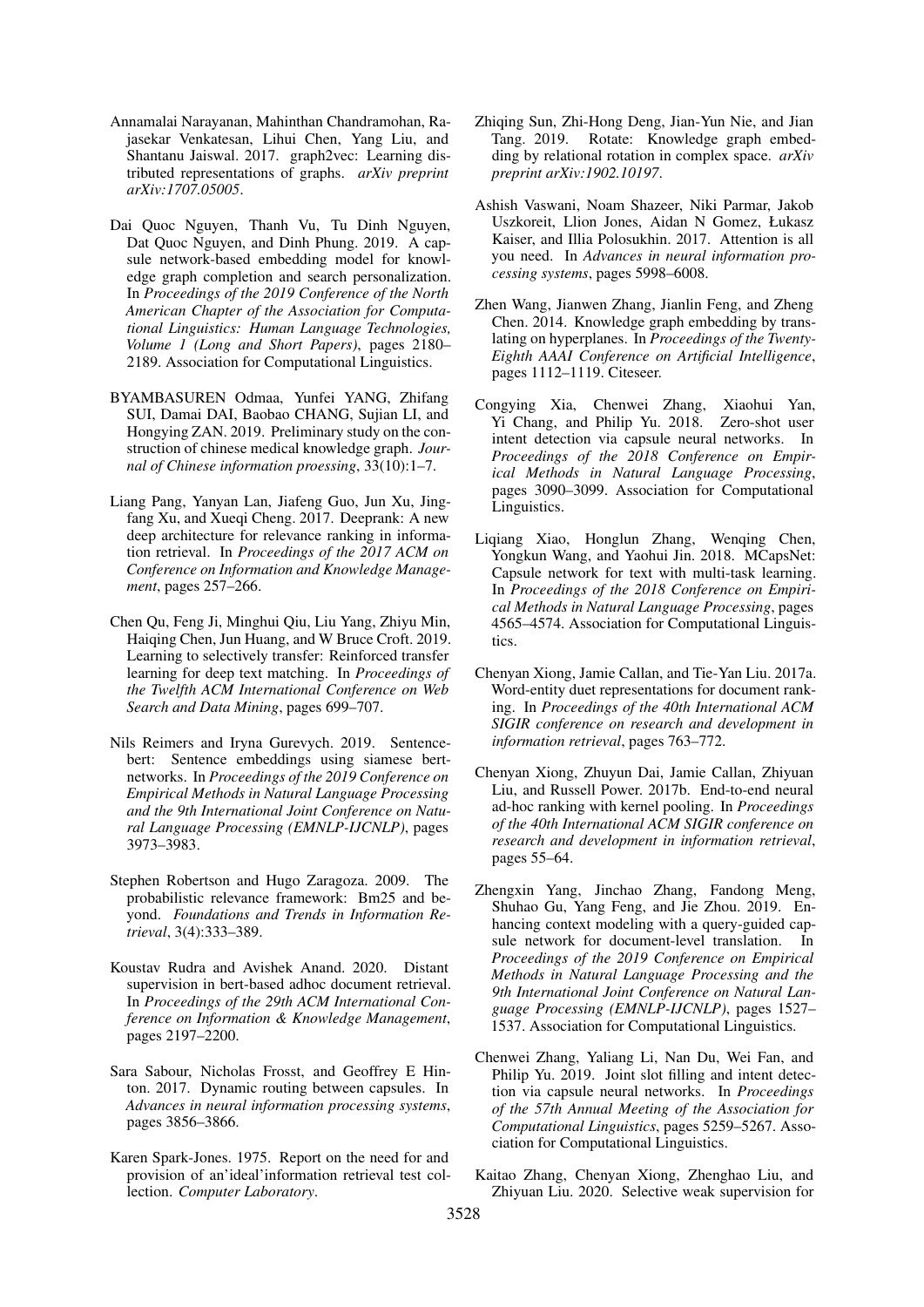neural information retrieval. In *Proceedings of The Web Conference 2020*, pages 474–485.

- <span id="page-11-3"></span>Wei Zhao, Haiyun Peng, Steffen Eger, Erik Cambria, and Min Yang. 2019. Towards scalable and reliable capsule networks for challenging NLP applications. In *Proceedings of the 57th Annual Meeting of the Association for Computational Linguistics*, pages 1549–1559. Association for Computational Linguistics.
- <span id="page-11-4"></span>Wei Zhao, Jianbo Ye, Min Yang, Zeyang Lei, Suofei Zhang, and Zhou Zhao. 2018. Investigating capsule networks with dynamic routing for text classification. In *Proceedings of the 2018 Conference on Empirical Methods in Natural Language Processing*, pages 3110–3119. Association for Computational Linguistics.
- <span id="page-11-1"></span>Yukun Zheng, Zhen Fan, Yiqun Liu, Cheng Luo, Min Zhang, and Shaoping Ma. 2018. Sogou-qcl: A new dataset with click relevance label. In *The 41st International ACM SIGIR Conference on Research & Development in Information Retrieval*, pages 1117– 1120.
- <span id="page-11-0"></span>Yukun Zheng, Yiqun Liu, Zhen Fan, Cheng Luo, Qingyao Ai, Min Zhang, and Shaoping Ma. 2019. Investigating weak supervision in deep ranking. *Data and Information Management*, 3(3):155–164.
- <span id="page-11-2"></span>Andrew Zupon, Faiz Rafique, and Mihai Surdeanu. 2020. An analysis of capsule networks for part of speech tagging in high- and low-resource scenarios. In *Proceedings of the First Workshop on Insights from Negative Results in NLP*, pages 66–70. Association for Computational Linguistics.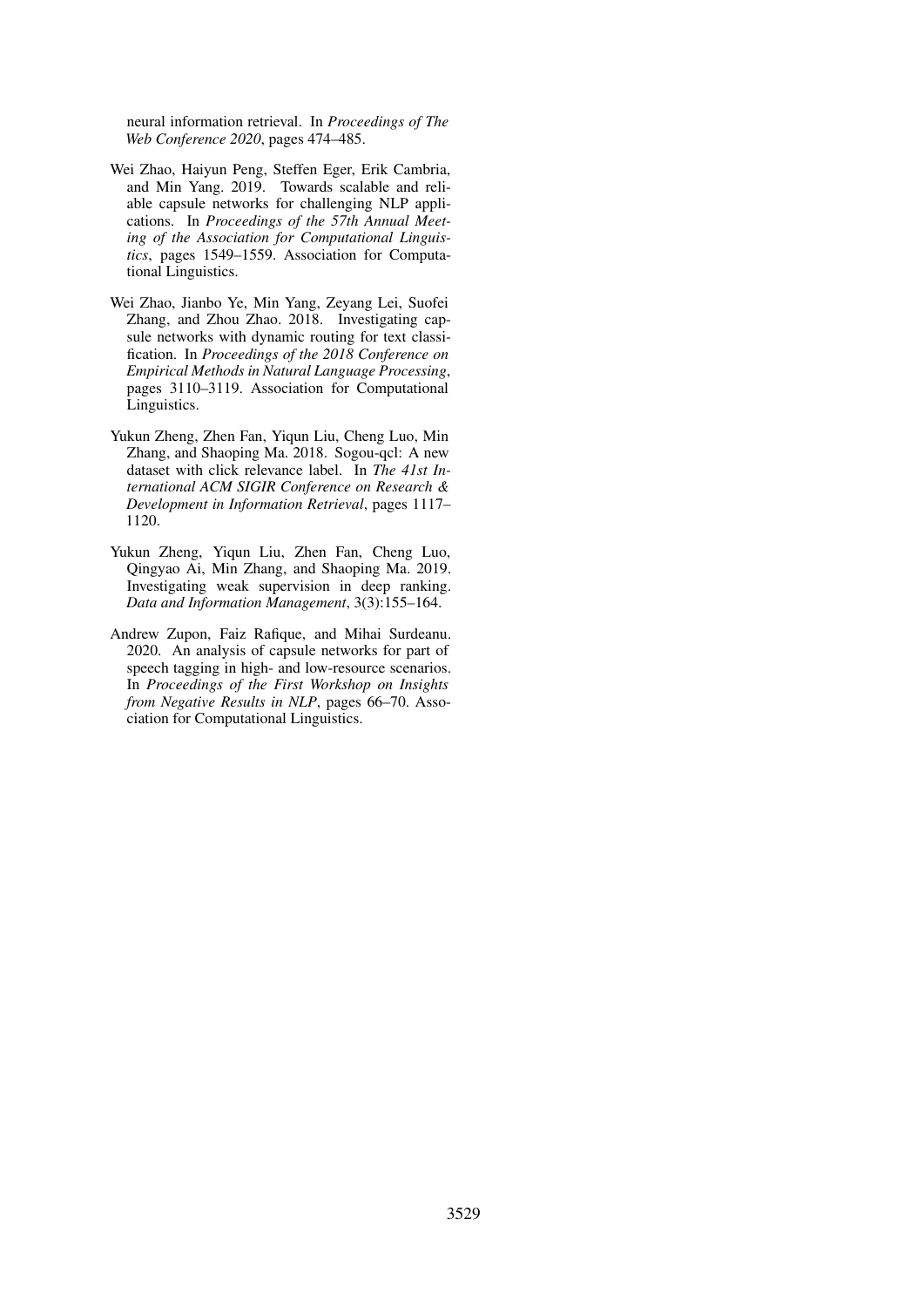# <span id="page-12-1"></span>A Appendix

# <span id="page-12-0"></span>A.1 The definition of four-point scale graded relevance assessment

The four-point scale graded relevance assessment [\(Kekäläinen,](#page-9-0) [2005\)](#page-9-0) from Text REtrieval Conference (TREC) is shown in Table [5.](#page-13-0) The assessment has been adaptive for this work properly. In this work, the TREC graded relevance assessment is used as the standard to guide annotators to manually annotate the test sets and the subset from training set for Cohen's kappa coefficient computing in Section [5.1.](#page-6-1)

# A.2 Constructing Training and Test sets

# <span id="page-12-2"></span>A.2.1 The weakly supervised training set

In this set, the relevance label between knowledge and medical literature is automatically mapped according to the *RCor* and *KImp* labels in Table [1.](#page-1-0) So each training pair is assigned a relevance label, a *RCor* label and a *KImp* label.

To calculate the *RCor* label of a pair, we first collected the *RCor* texts as described in Section [3.1,](#page-2-1) and grouped these texts based on the relationship of two entities. Since two entities will only have one relationship in CMeKG, the texts in one group are the possible candidates to describe it. Second, we replaced all the entities in the texts with a placeholder e (denoted as e-placed texts) according to CMeKG entities. Third, we used the KNN algorithm to cluster the e-placed texts, and ranked the clusters based on its text quantity. Next, we selected top 15 clusters for each group, and randomly sampled the *e*-placed texts in each cluster to manually check whether the texts describe the relationship. When over 70% of the sampled  $e$ -placed texts did describe, we regarded this cluster as the correct one to describe the relationship. Finally, when a new *RCor* text of one knowledge comes, the KNN cluster algorithm is used to calculate the distance with the known clusters in its group. Once the text is clustered into the correct ones, the text is regarded as describing the relationship, and the training data pair is assigned a positive *RCor* label, otherwise a negative *RCor* label.

To calculate the *KImp* label of a pair, we first used the optimized latent Dirichlet allocation (LDA) [\(Blei et al.,](#page-8-8) [2003\)](#page-8-8) model in Gensim toolkit to learn a topic model with all the medical literature. When training the LDA model, each literature is considered to discuss one independent subject. We passed the medical literature into the LDA model

sequentially, and used it to construct the word frequency matrix for training. After the training, the LDA model could output the subject probability of each word in each medical literature. The word probability has been normalized, and all values add up to 1. Secondly, we used the trained LDA model to output the subject probabilities of the entities and relationship in knowledge related to one medical literature, respectively. Next, we added up the entity and relationship probabilities as the subject probability of the knowledge related to the medical literature. Finally, based on the scope of the knowledge subject probability, we set the *KImp* label at four levels, roughly corresponding to the definition in Table [1.](#page-1-0)

At last, for each knowledge and medical literature pair, we have its *RCor* label and *KImp* label, and based on the mapping definition in Table [1](#page-1-0) we will also have an overall relevance label, which can be used to train the matching model.

# A.2.2 The manually-labeled relevance prediction test set

In this set, the data pairs are randomly selected from the whole resource that excludes those in the training set. First, we recruited several professional annotators with the language skills, and they were trained in advance according to the TREC fourpoint scale graded relevance assessment to determine the label of a pair. These annotators knew nothing about the *RCor* and *KImp* or their definitions. Second, for each data pair, we assigned three annotators to annotate it simultaneously. Each annotator needs to assign one label from " $H_r$ ", " $F_r$ ", " $M_r$ " and " $I_r$ " to a data pair. Finally, we determined the label of a pair by the crowd-sourcing principle [\(Liu et al.,](#page-9-16) [2018a\)](#page-9-16). The crowd-sourcing principle is that two or more annotators give the same label, and if necessary, the third annotator will not give a label that conflicts with other annotators [\(Liu et al.,](#page-9-16) [2018a\)](#page-9-16). The label from one annotator conflicts with the other one if two labels follow one of the cases, namely  $("H<sub>r</sub>", "M<sub>r</sub>"),$ (" $F_r$ ", " $M_r$ "), and (" $I_r$ ", " $H_r$ " or " $F_r$ " or " $M_r$ " ). For these annotations, they will further discuss them until no conflict.

# A.2.3 The manually-labeled medical literature retrieval test set

In this set, each knowledge corresponds to multiple medical literature. These medical literature is collected from the whole resource with the pooling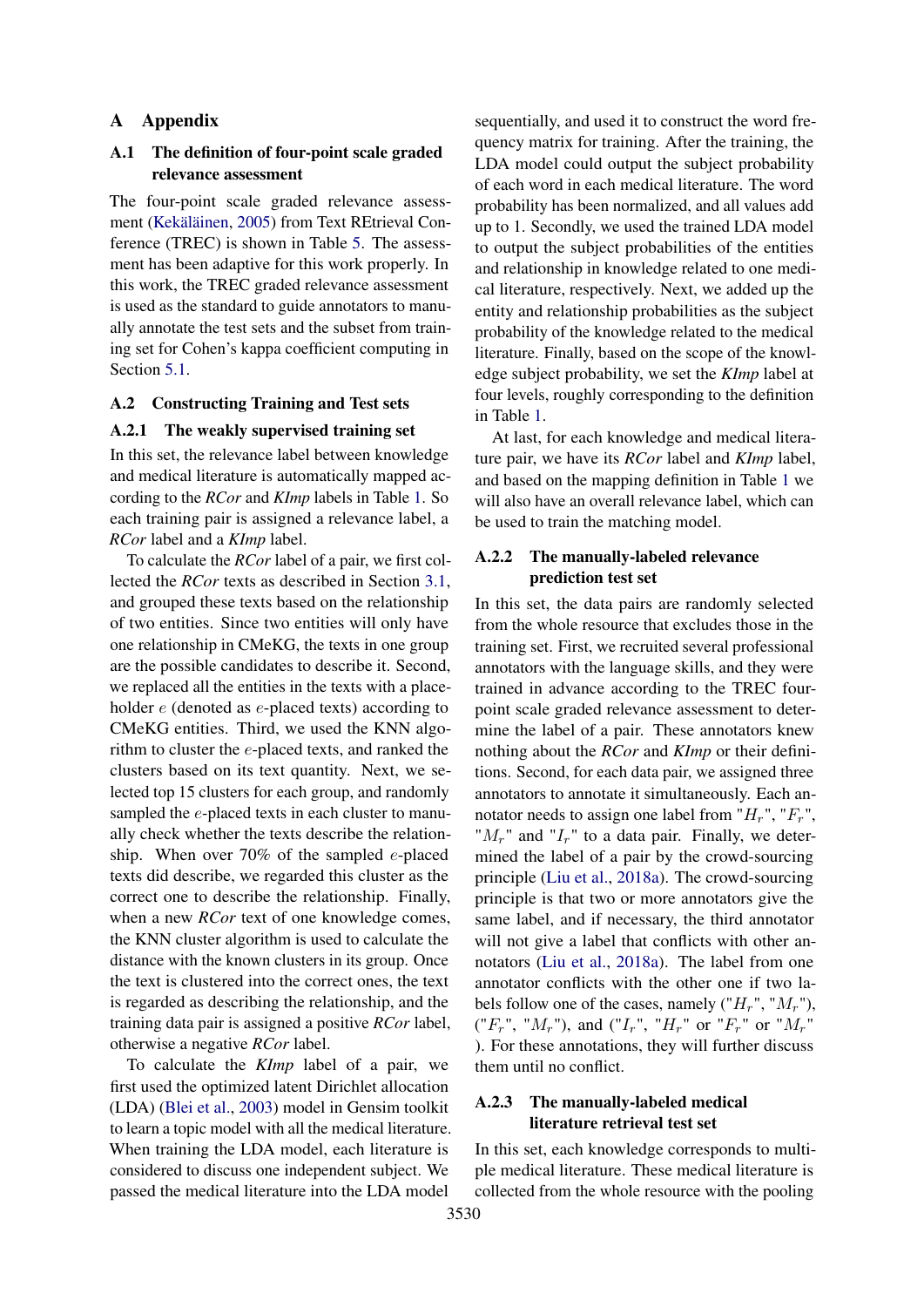<span id="page-13-0"></span>Table 5: The four-point scale graded relevance assessment to indicate the relevance between the medical literature and knowledge in this work.

| Label | Relevance            | <b>Definition</b>                                                                     |
|-------|----------------------|---------------------------------------------------------------------------------------|
| $H_r$ | Highly relevance     | The retrieved literature discusses the themes of the knowledge exhaustively.          |
|       |                      | In case of multi-faceted knowledge, all or most sub-themes or viewpoints are covered. |
|       |                      | The retrieved literature contains more information than the knowledge description     |
| $F_r$ | Fairly relevance     | but the presentation is not exhaustive. In case of multi-faceted knowledge, only      |
|       |                      | some of the sub-themes or viewpoints are covered.                                     |
| $M_r$ | Marginally relevance | The retrieved literature only points to the knowledge. It does not contain more       |
|       |                      | or other information than the description.                                            |
| $I_r$ | <b>Irrelevance</b>   | The retrieved literature does not contain any information about the knowledge.        |
|       |                      |                                                                                       |

method. The annotators need to give the relevance label between the knowledge and each medical literature. First, we randomly selected 100 knowledge from CMeKG. Second, we trained the comparison and proposed models with the training set, and then applied these trained models on knowledge to retrieval medical literature from the whole medical literature resource. Third, the popular pooling method [\(Spark-Jones,](#page-10-17) [1975\)](#page-10-17) in IR was used, in which the top-5 literature from the retrieval results of each model was collected. All the literature (total 5,500) from these models was gathered and de-duplicated to obtain the candidate medical literature for each knowledge. Finally, the annotators manually annotated the relevance label between knowledge and its corresponding medical literature from " $H_r$ ", " $F_r$ ", " $M_r$ " and " $I_r$ ". Therefore, in the medical literature retrieval test set, each knowledge is assigned multiple literature. The annotations and label determination process for each pair follow the same crowd-sourcing process as that in the relevance prediction test set.

The distributions of these datasets are shown in Table [6,](#page-14-0) including the numbers of each label, medical literature, knowledge, and relationship in three datasets.

# A.3 Comparison Methods

*RCor*&*KImp* Baseline: The baseline uses the *RCor* and *KImp* labels to automatically determine the relevance label of a pair on the relevance prediction test set or rank the candidate literature on the medical literature retrieval test set.

Unsupervised IR methods (unIR) [\(Robertson](#page-10-13) [and Zaragoza,](#page-10-13) [2009\)](#page-10-13): The unsupervised IR methods are TF · IDF and BM25 [\(Robertson and](#page-10-13) [Zaragoza,](#page-10-13) [2009\)](#page-10-13), which are popular unsupervised methods based on the term frequency (TF) and inverse document frequency(IDF) to calculate the

relevance degree of knowledge and medical literature pair. On the relevance prediction test set, we set the thresholds based on the training set for different labels in both methods. On the medical literature retrieval test set, the literature is ranked based on their values.

Neural Learning-to-rank models (NeuL2R) [\(Xiong et al.,](#page-10-3) [2017b;](#page-10-3) [Dai et al.,](#page-8-1) [2018;](#page-8-1) [De](#page-8-0)[vlin et al.,](#page-8-0) [2019;](#page-8-0) [Reimers and Gurevych,](#page-10-14) [2019\)](#page-10-14): The general NeuL2R models include the KNRM [\(Xiong et al.,](#page-10-3) [2017b\)](#page-10-3), Conv-KNRM [\(Dai](#page-8-1) [et al.,](#page-8-1) [2018\)](#page-8-1), BERT [\(Devlin et al.,](#page-8-0) [2019\)](#page-8-0), and Siamese BERT [\(Reimers and Gurevych,](#page-10-14) [2019\)](#page-10-14), which have shown promising performance on many relevance prediction or ranking benchmarks. The KNRM and Conv-KNRM models take the medical literature and knowledge as input and output the relevance label for prediction or the relevance probability for ranking. The BERT and Siamese BERT models are pre-trained matching methods. After fine-tuned training, they can also output a relevance label for each medical literature and knowledge pair. In BERT model, the medical literature and knowledge are converted into one sequence and modeled with multi-layer Transformer architecture. The Siamese BERT model is a modification of BERT, in which the knowledge and medical literature are fed into the shared BERT encoder to learn independent representations, respectively. Two representations are fused in the last layer for the final label prediction. The source codes for KNRM, Conv-KNRM, and BERT are from the official release in GitHub. For Siamese BERT, we follow the structure described in the paper [\(Reimers](#page-10-14) [and Gurevych,](#page-10-14) [2019\)](#page-10-14) for this experiment. Besides, we have tried to implement more recent matching models [\(Liu et al.,](#page-9-4) [2018b;](#page-9-4) [Hofstätter,](#page-9-17) [2020\)](#page-9-17) and BERT-based variant models [\(Boualili et al.,](#page-8-9) [2020;](#page-8-9)